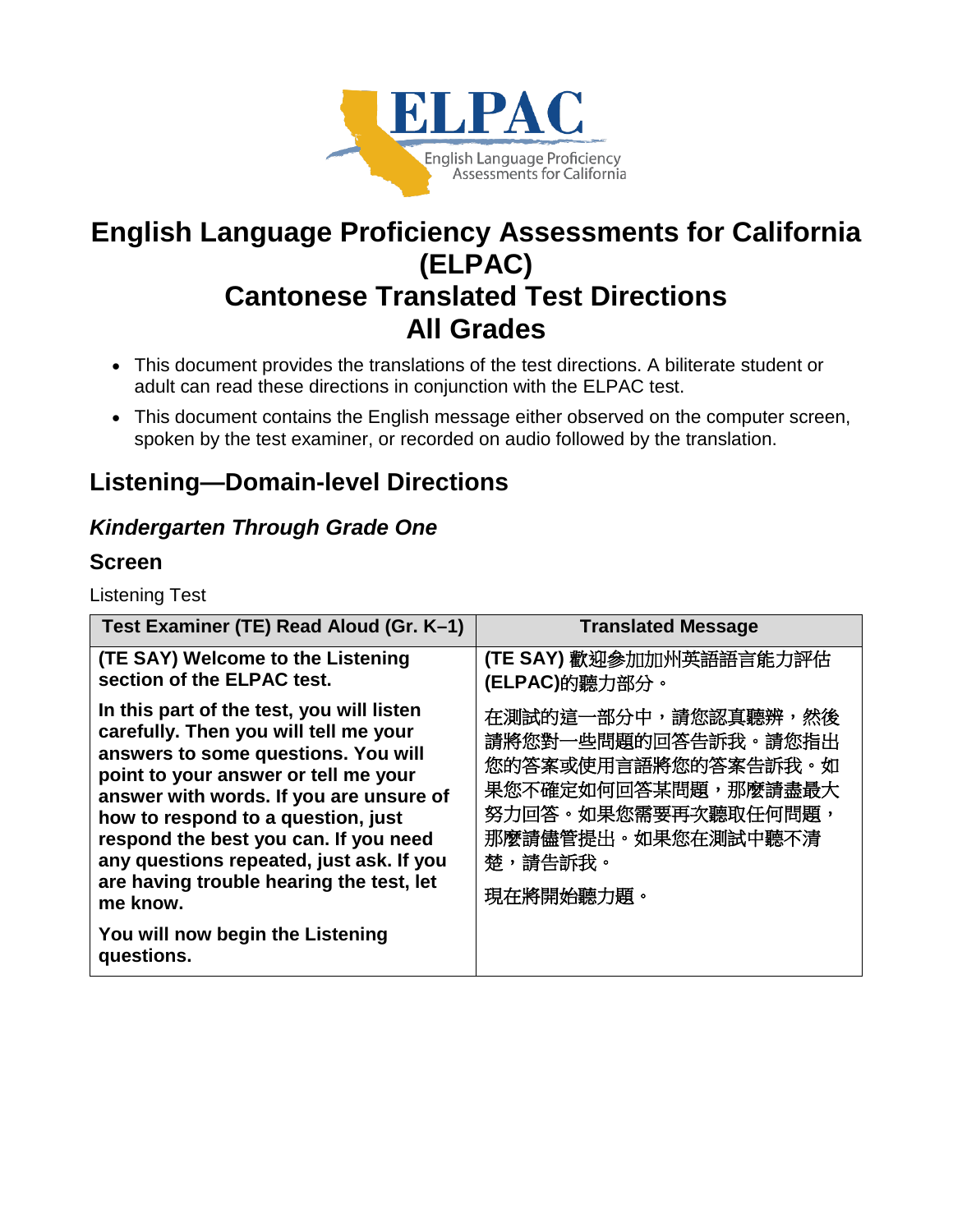

## *Grade Two*

### **Screen**

Welcome to the Listening section of the ELPAC test.

In this part of the test, you will listen carefully. Then you will tell me your answers to some questions. You will point to your answer or tell me your answer with words. If you are unsure of how to respond to a question, just respond the best you can. If you need any questions repeated, just ask. If you are having trouble hearing the test, let me know.

You will now begin the Listening questions.

| Test Examiner (TE) Read Aloud (Gr. 2)                                                                                                                                                                                                                                                                                                                                                                                                       | <b>Translated Message</b>                                                                                                               |
|---------------------------------------------------------------------------------------------------------------------------------------------------------------------------------------------------------------------------------------------------------------------------------------------------------------------------------------------------------------------------------------------------------------------------------------------|-----------------------------------------------------------------------------------------------------------------------------------------|
| <b>(TE SAY)</b> Welcome to the Listening section<br>of the ELPAC test.                                                                                                                                                                                                                                                                                                                                                                      | (TE SAY) 歡迎參加加州英語語言能力評估<br>(ELPAC)的聽力部分。                                                                                                |
| In this part of the test, you will listen<br>carefully. Then you will tell me your answers<br>to some questions. You will point to your<br>answer or tell me your answer with words. If<br>you are unsure of how to respond to a<br>question, just respond the best you can. If<br>you need any questions repeated, just ask.<br>If you are having trouble hearing the test, let<br>me know.<br>You will now begin the Listening questions. | 在測試的這一部分中,您將需要仔細聽題。<br>然後,您將需要回答某些問題。請您指出您<br>的答案或使用言語將您的答案告訴我。如果<br>您不確定如何回答某問題,那麼請盡最大努<br>力回答。如果您需要再次聽取任何問題,那<br>麼請儘管提出。<br>現在將開始聽力題。 |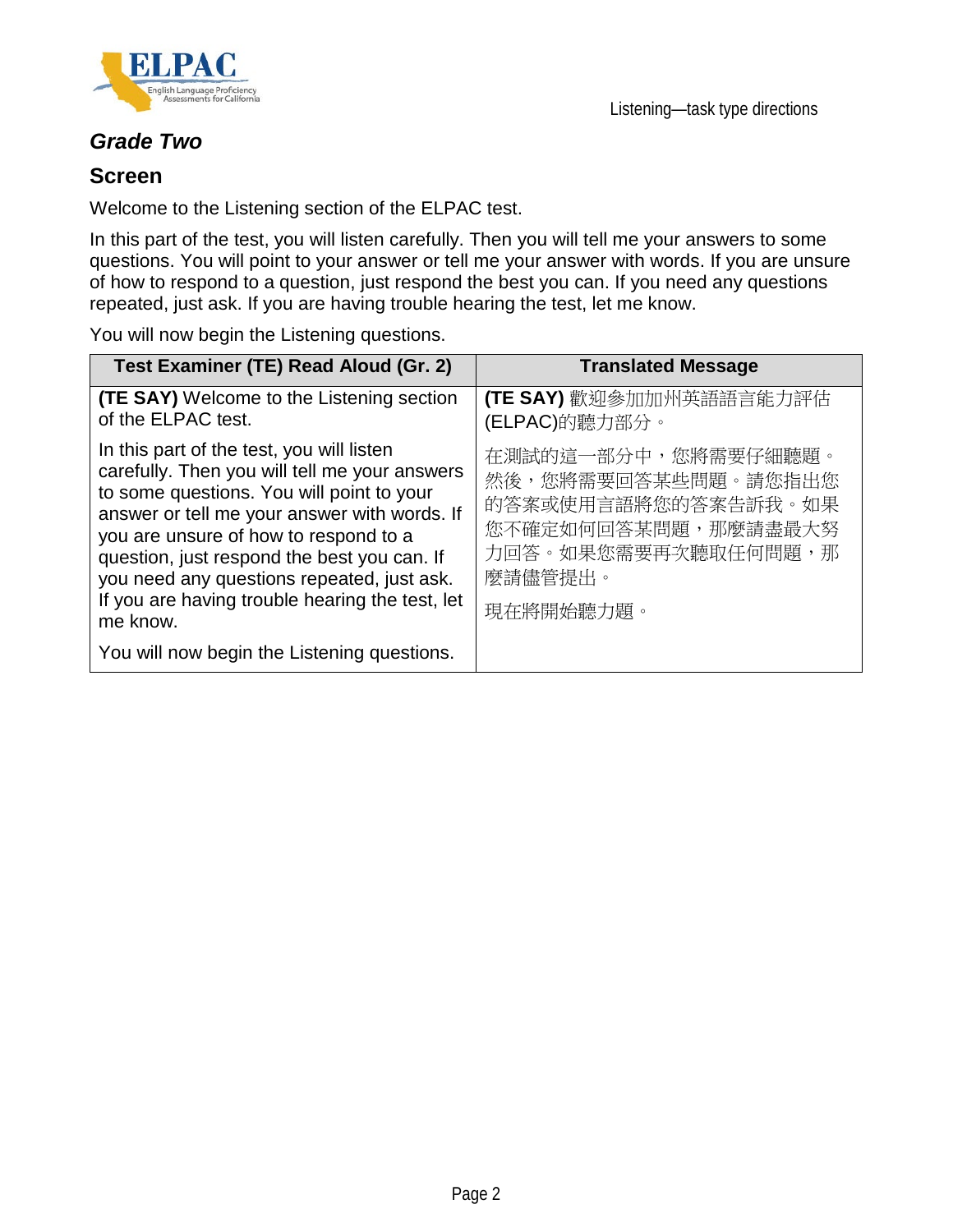

## *Grades Three Through Five*

## **Screen**

Welcome to the Listening section of the ELPAC test.

Make sure your desk is clear of all books, backpacks, cell phones, and electronic devices. These may not be used during the test.

In the Listening section, you will hear conversations, stories, and presentations. Use the  $\bullet$ PLAY button to listen to them. You will hear them only once, so listen carefully.

Each question on the Listening test has a  $\bullet$  PLAY button. You can use the  $\bullet$  PLAY button at any time to hear the questions again. You must answer all the questions that go with each recording before you can go on to the next recording.

As you listen, you may take notes on scratch paper or you may take notes in the notepad section of the test.

When you are ready, select **Next** to begin the Listening questions.

| Recorded Audio (Gr. 3-5)                                                                                                                                                                                                               | <b>Translated Message</b>                                                                        |
|----------------------------------------------------------------------------------------------------------------------------------------------------------------------------------------------------------------------------------------|--------------------------------------------------------------------------------------------------|
| <b>(Audio)</b> Welcome to the Listening section of<br>the ELPAC test.                                                                                                                                                                  | (Audio) 歡迎參加加州英語語言能力評估<br>(ELPAC)的聽力部分。                                                          |
| Make sure your desk is clear of all books,<br>backpacks, cell phones, and electronic<br>devices. These may not be used during the<br>test.                                                                                             | 請確保您的桌子上沒有書籍、背包、手機和<br>電子設備。在測試期間不能使用這些物品。<br>在聽力部分,您將聽到對話、故事和演講。                                |
| In the Listening section, you will hear<br>conversations, stories, and presentations.<br>Use the $\bullet$ PLAY button to listen to them.<br>You will hear them only once, so listen<br>carefully.                                     | 請使用♥"播放"(PLAY)按鈕播放這些內容。<br>這些內容只能聽一遍,所以請認真聽。<br>聽力測試中的每個問題都有一個♥"播<br>放"(PLAY)按鈕。您可以隨時使用●"播       |
| Each question on the Listening test has a<br><b>O</b> PLAY button. You can use the <b>O</b> PLAY<br>button at any time to hear the questions<br>again. You must answer all the questions<br>that go with each recording before you can | 放"(PLAY)按鈕,以再次聽取問題。您必須回<br>答錄音中的所有問題,然後才能進行下個錄<br>音部分的測試。<br>您可以一邊聽一邊在草稿紙上記筆記,或在<br>測試的記事本部份記筆記。 |
| go on to the next recording.<br>As you listen, you may take notes on<br>scratch paper or you may take notes in the<br>notepad section of the test.                                                                                     | 您準備好後,請選擇"下一步"(Next)以開始聽<br>力題。                                                                  |
| When you are ready, select <b>Next</b> to begin<br>the Listening questions.                                                                                                                                                            |                                                                                                  |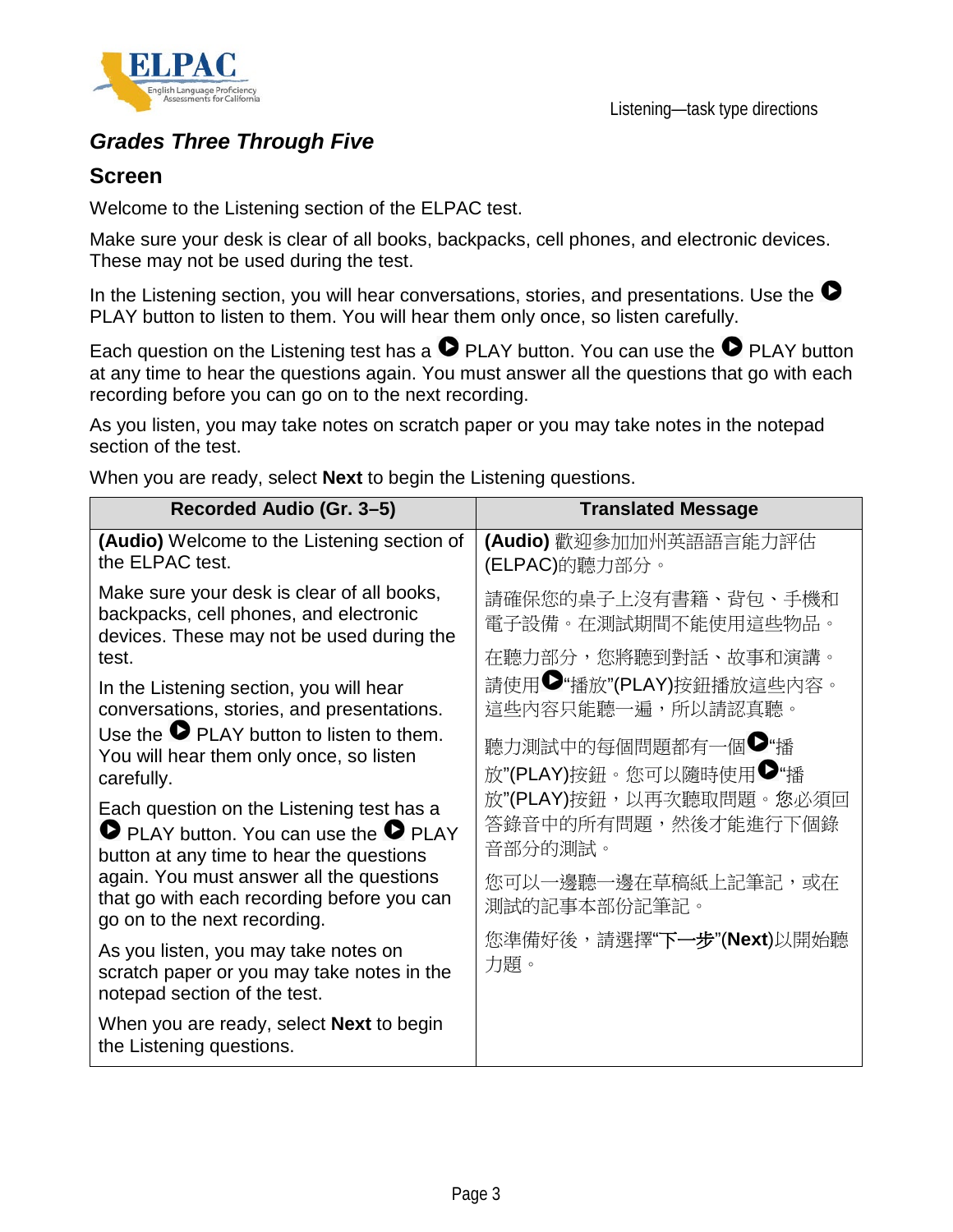

## *Grades Six Through Twelve*

## **Screen**

Welcome to the Listening section of the ELPAC test.

Make sure your desk is clear of all books, backpacks, cell phones, and electronic devices. These may not be used during the test.

In the Listening section, you will hear conversations and presentations. Use the  $\bullet$  PLAY button to listen to them. You will hear them only once, so listen carefully.

Each question on the Listening test has a  $\bullet$  PLAY button. You can use the  $\bullet$  PLAY button at any time to hear the questions again. You must answer all the questions that go with each recording before you can go on to the next recording.

As you listen, you may take notes on scratch paper or you may take notes in the notepad section of the test.

When you are ready, select **Next** to begin the Listening questions.

| Recorded Audio (Gr. 6–12)                                                                                                                                                                  | <b>Translated Message</b>                                         |
|--------------------------------------------------------------------------------------------------------------------------------------------------------------------------------------------|-------------------------------------------------------------------|
| (Audio) Welcome to the Listening section of<br>the ELPAC test.                                                                                                                             | (Audio) 歡迎參加加州英語語言能力評估<br>(ELPAC)的聽力部分。                           |
| Make sure your desk is clear of all books,<br>backpacks, cell phones, and electronic<br>devices. These may not be used during the<br>test.                                                 | 請確保您的桌子上沒有書籍、背包、手機和<br>電子設備。在測試期間不能使用這些物品。<br>在聽力部分,您將聽到對話和演講。請使用 |
| In the Listening section, you will hear<br>conversations and presentations. Use the                                                                                                        | ■"播放"(PLAY)按鈕播放這些內容。這些內<br>容只能聽一遍,所以請認真聽。                         |
| PLAY button to listen to them. You will<br>hear them only once, so listen carefully.                                                                                                       | 聽力測試中的每個問題都有一個♥"播<br>放"(PLAY)按鈕。您可以隨時使用♥"播                        |
| Each question on the Listening test has a<br>$\bullet$ PLAY button. You can use the $\bullet$ PLAY<br>button at any time to hear the questions<br>again. You must answer all the questions | 放"(PLAY)按鈕,以再次聽取問題。您必須回<br>答錄音中的所有問題,然後才能進行下個錄<br>音部分的測試。         |
| that go with each recording before you can<br>go on to the next recording.                                                                                                                 | 您可以一邊聽一邊在草稿紙上記筆記,或在<br>測試的記事本部份記筆記。                               |
| As you listen, you may take notes on<br>scratch paper or you may take notes in the<br>notepad section of the test.                                                                         | 您準備好後,請選擇"下一步"(Next)以開始聽<br>力題。                                   |
| When you are ready, select <b>Next</b> to begin<br>the Listening questions.                                                                                                                |                                                                   |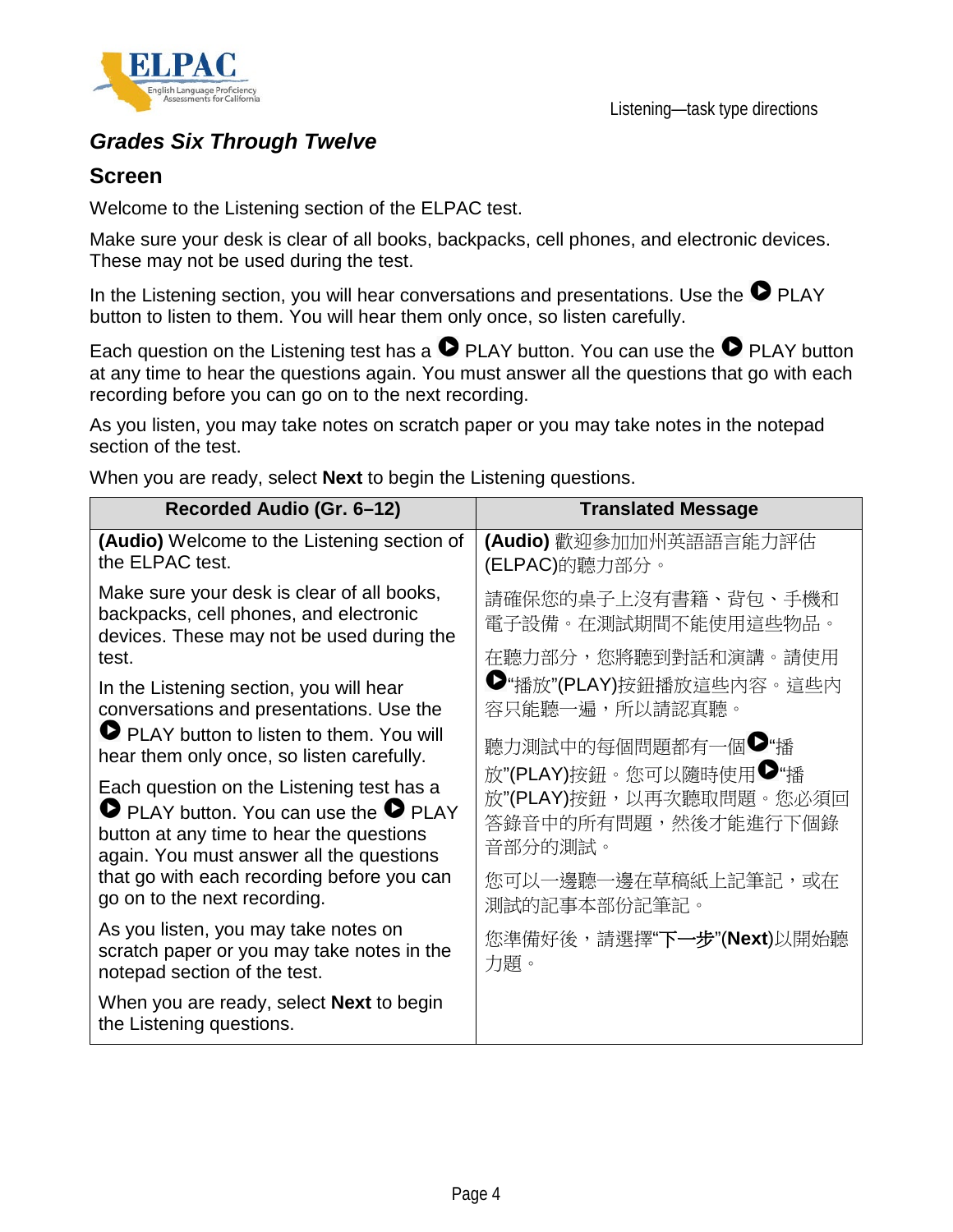

## *Kindergarten Through Grade Two Review Screen*

### **Screen**

#### **Congratulations, you reached the end of the test!**

Thank you for your attention and hard work.

If there are any questions you marked for review, they will be displayed in the box below. Please finish reviewing any questions you want to, then select Submit Test at the bottom of the screen.

| Test Examiner (TE) Read Aloud (Gr. K-2)                                                                | <b>Translated Message</b>                    |
|--------------------------------------------------------------------------------------------------------|----------------------------------------------|
| (TE SAY) Congratulations, you reached<br>the end of the test!<br>Thank you for your attention and hard | <b>(TE SAY)</b> 恭喜您,現在到了測試的結尾!<br>感謝您盡力完成測試。 |
| work.                                                                                                  |                                              |

## *Grades Three Through Twelve Review Screen*

#### **Screen**

#### **Congratulations, you reached the end of the test!**

Thank you for your attention and hard work.

If there are any questions you marked for review, they will be displayed in the box below. Please finish reviewing any questions you want to, then select Submit Test at the bottom of the screen.

| Recorded Audio (Gr. 3-12)               | <b>Translated Message</b>                                                           |
|-----------------------------------------|-------------------------------------------------------------------------------------|
| N/A (No recorded audio for this screen) | (Screen text) 恭喜您,現在到了測試的結<br>尾!                                                    |
|                                         | 感謝您盡力完成測試。                                                                          |
|                                         | 如果您標記了需要檢查的任何問題,那麼它<br>們將顯示在下面的框中。請檢查完您想檢查<br>的問題,然後選擇螢幕底部的"提交測<br>試"(Submit Test)。 |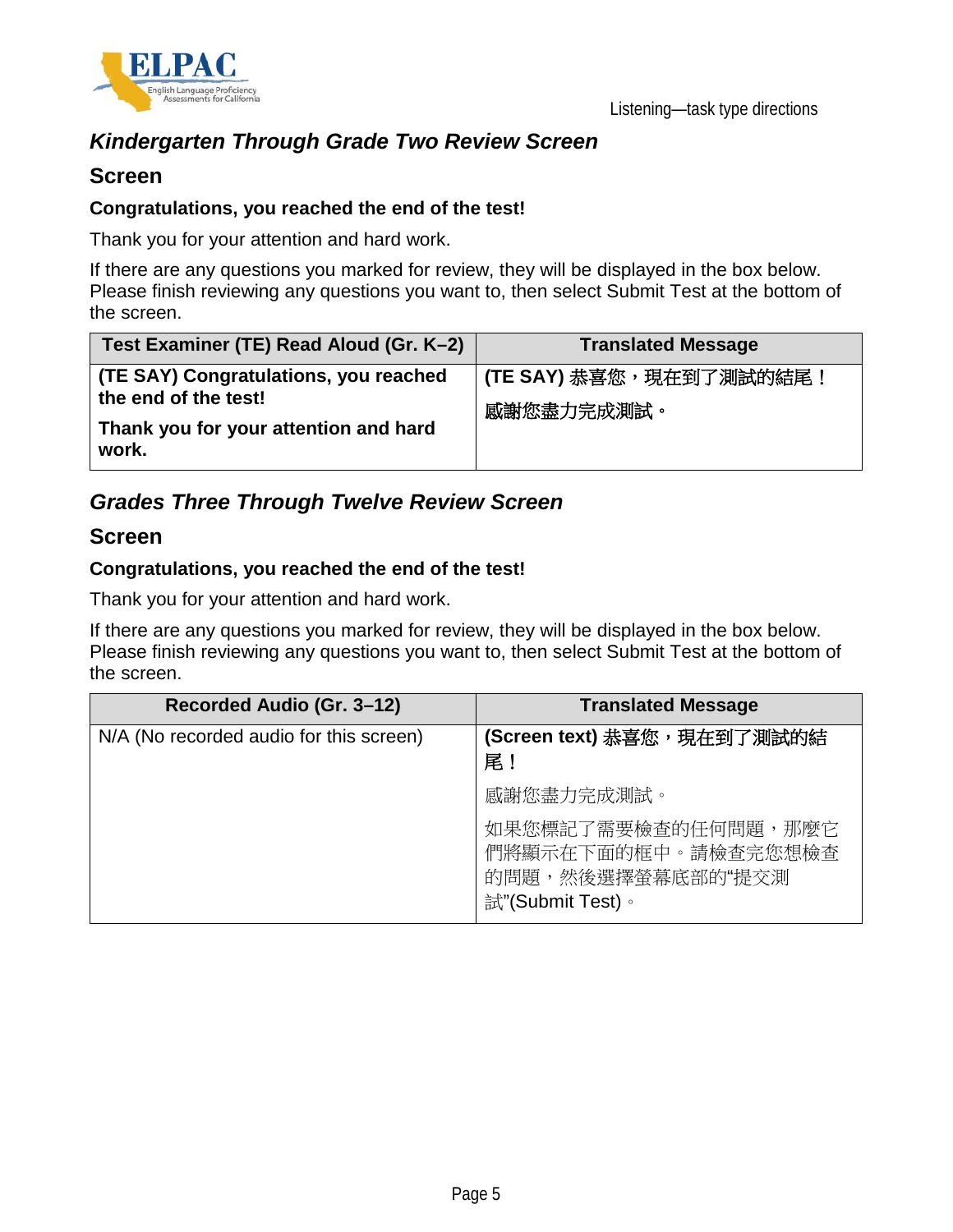

# **Listening—task type directions**

| Task                                      | Grade       | <b>Message</b>                 | <b>Translated</b><br><b>Message</b> |
|-------------------------------------------|-------------|--------------------------------|-------------------------------------|
| Listen to a Short<br>Exchange             | Grades K-12 | Listen to a<br>conversation.   | 請聽一段對話。                             |
| Listen to a<br>Classroom<br>Conversation  | Grades 1-12 | Listen to a<br>conversation.   | 請聽一段對話。                             |
| Listen to a Story                         | Grades K-5  | Listen to a story.             | 請聽一個故事。                             |
| Listen to an Oral<br>Presentation         | Grades K-12 | Listen to some<br>information. | 請聽一些資訊。                             |
| Listen to a Speaker<br>Support an Opinion | Grades 6-12 | Listen to a<br>conversation.   | 請聽一段對話。                             |

# **Reading—Domain-level Directions**

# *Kindergarten Through Grade One*

## **Screen**

Reading Test

| Test Examiner (TE) Read Aloud (Gr. K-1)                                                                                                                                                                                                                   | <b>Translated Message</b>                                                                                     |
|-----------------------------------------------------------------------------------------------------------------------------------------------------------------------------------------------------------------------------------------------------------|---------------------------------------------------------------------------------------------------------------|
| (TE SAY) This is the Reading section of<br>the ELPAC test.                                                                                                                                                                                                | (TE SAY) 這是加州英語語言能力評估<br>(ELPAC)的閱讀部分。                                                                        |
| In this part of the test, we are going to<br>read together. I will ask you some<br>questions. You will point to your answer<br>or tell me your answer with words. If you<br>are unsure of how to respond to a<br>question, just respond the best you can. | 在測試的這一部分中,我們將一起閱讀。我<br>將向您提出一些問題。請您指出您的答案或<br>用詞語向我告訴您的答案。如果您不確定如<br>何回答某問題,那麼請盡最大努力回答。<br>如果您需要我重複某問題,那麼請儘管提 |
| If you need me to repeat a question, just<br>ask.<br>You will now begin the Reading<br>questions.                                                                                                                                                         | 出。<br>現在將開始閱讀題。                                                                                               |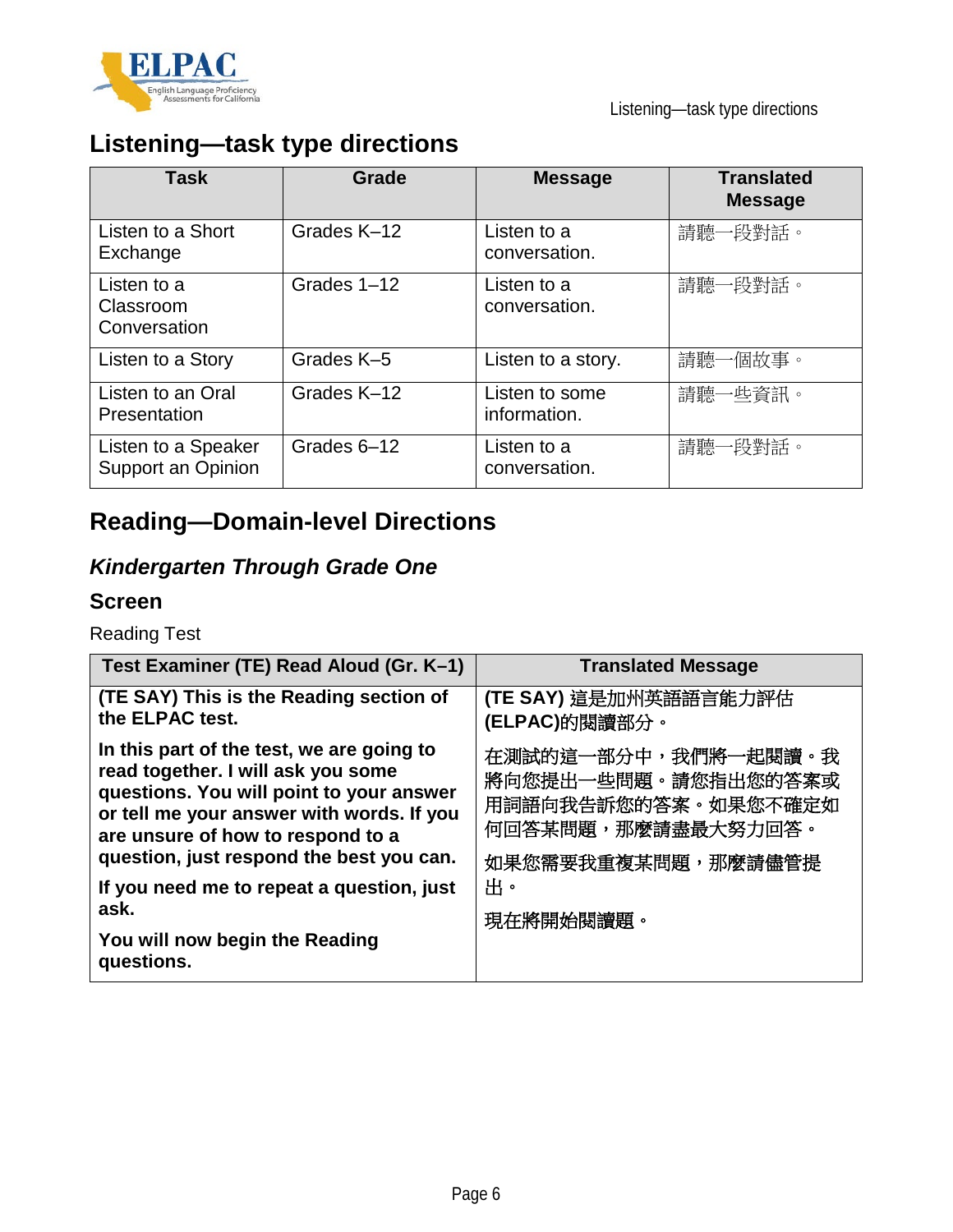

## *Grade Two*

## **Screen**

This is the Reading section of the ELPAC test.

In this part of the test, we are going to read together. I will ask you some questions. You will point to your answer or tell me your answer with words. If you are unsure of how to respond to a question, just respond the best you can. If you need me to repeat a question, just ask.

You will now begin the Reading questions.

| Test Examiner (TE) Read Aloud (Gr. 2)                                                                                                                                                                                                                                                                  | <b>Translated Message</b>                                                                                           |
|--------------------------------------------------------------------------------------------------------------------------------------------------------------------------------------------------------------------------------------------------------------------------------------------------------|---------------------------------------------------------------------------------------------------------------------|
| (TE SAY) This is the Reading section of<br>the ELPAC test.                                                                                                                                                                                                                                             | (TE SAY) 這是加州英語語言能力評估<br>(ELPAC)的閱讀部分。                                                                              |
| In this part of the test, we are going to<br>read together. I will ask you some<br>questions. You will point to your answer<br>or tell me your answer with words. If you<br>are unsure of how to respond to a<br>question, just respond the best you can.<br>If you need me to repeat a question, just | 在測試的這一部分中,我們將一起閱讀。我<br>會向您提出一些問題。請您指出您的答案或<br>用詞語向我告訴您的答案。如果您不確定如<br>何回答某問題,那麼請盡最大努力回答。<br>如果您需要我重複某問題,那麼請儘管提<br>出。 |
| ask.                                                                                                                                                                                                                                                                                                   |                                                                                                                     |
| You will now begin the Reading<br>questions.                                                                                                                                                                                                                                                           | 現在將開始閱讀題。                                                                                                           |

## *Grades Three Through Twelve (Summative ELPAC)*

### **Screen**

Welcome to the Reading section of the ELPAC test.

Make sure your desk is clear of all books, backpacks, cell phones, and electronic devices. These may not be used during the test.

In this part of the test, you will read some passages and answer questions about them. Some passages may be student essays. Student essays may contain errors.

You must answer all the questions that go with each passage before you can go on to the next passage.

If you want any directions read to you during the test, just ask.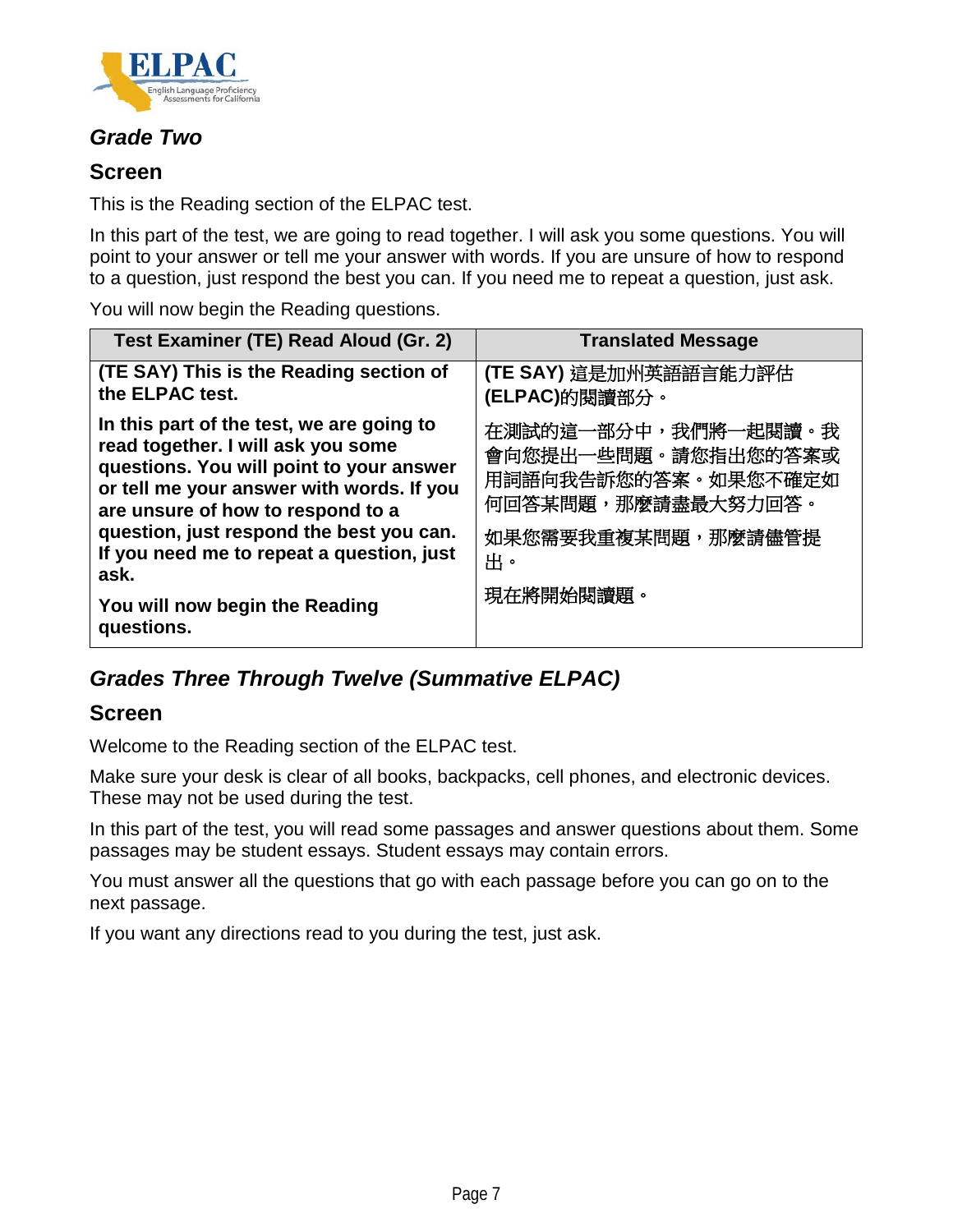

When you are ready, select **Next** to begin the Reading questions.

| Recorded Audio (Gr. 3-12)                                                                                                         | <b>Translated Message</b>                  |
|-----------------------------------------------------------------------------------------------------------------------------------|--------------------------------------------|
| (Audio) Welcome to the Reading section of<br>the ELPAC test.                                                                      | (Audio) 歡迎參加加州英語語言能力評估<br>(ELPAC)的閱讀部分。    |
| Make sure your desk is clear of all books,<br>backpacks, cell phones, and electronic<br>devices. These may not be used during the | 請確保您的桌子上沒有書籍、背包、手機和<br>電子設備。在測試期間不能使用這些物品。 |
| test.                                                                                                                             | 在測試的這一部分,請您閱讀一些段落,然                        |
| In this part of the test, you will read some<br>passages and answer questions about                                               | 後回答有關它們的問題。有些段落可能是學<br>生文章。學生文章可能包含錯誤。     |
| them. Some passages may be student<br>essays. Student essays may contain errors.                                                  | 您必須回答每段中的所有問題,然後才能進<br>行下一段的測試。            |
| You must answer all the questions that go<br>with each passage before you can go on to<br>the next passage.                       | 如果您希望我在測試期間向您朗讀任何任務<br>說明,那麼請儘管提出。         |
| If you want any directions read to you during<br>the test, just ask.                                                              | 您準備好後,請選擇"下一步"(Next)以開始閱<br>讀題。            |
| When you are ready, select <b>Next</b> to begin<br>the Reading questions.                                                         |                                            |

## *Grades Three Through Twelve (Initial ELPAC)*

### **Screen**

Welcome to the Reading section of the ELPAC test.

Make sure your desk is clear of all books, backpacks, cell phones, and electronic devices. These may not be used during the test.

At the beginning of this section of the test, you will see some pictures and you will choose the sentence that matches the picture. After that, you will read some passages and answer questions about them. Some passages may be student essays. Student essays may contain errors.

You must answer all the questions that go with each passage before you can go on to the next passage.

If you want any directions read to you during the test, just ask.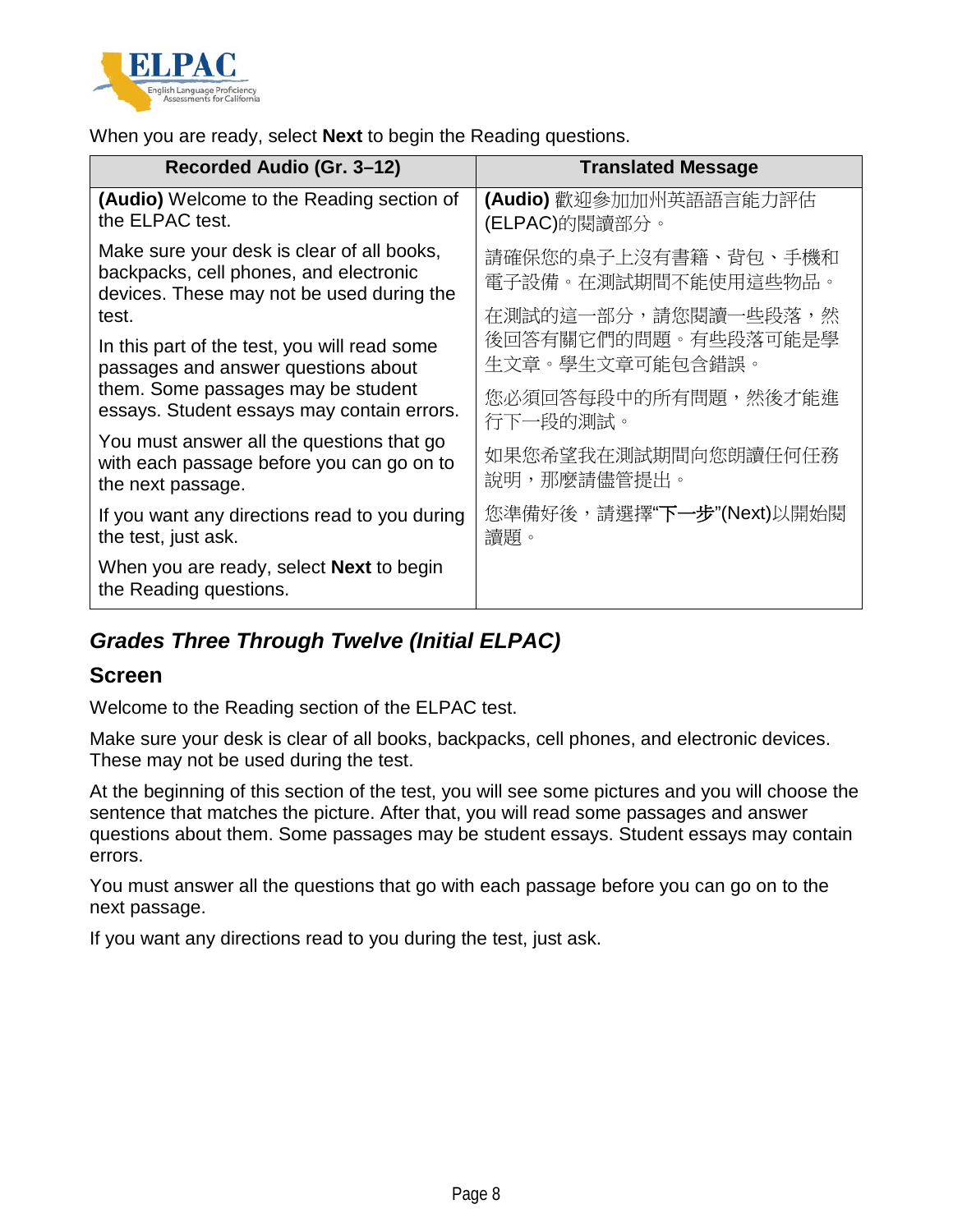

When you are ready, select **Next** to begin the Reading questions.

| Recorded Audio (Gr. 3-12)                                                                                                                                                   | <b>Translated Message</b>                                                  |
|-----------------------------------------------------------------------------------------------------------------------------------------------------------------------------|----------------------------------------------------------------------------|
| (Audio) Welcome to the Reading section of<br>the ELPAC test.                                                                                                                | (Audio) 歡迎參加加州英語語言能力評估<br>(ELPAC)的閱讀部分。                                    |
| Make sure your desk is clear of all books,<br>backpacks, cell phones, and electronic<br>devices. These may not be used during the                                           | 請確保您的桌子上沒有書籍、背包、手機和<br>電子設備。在測試期間不能使用這些物品。                                 |
| test.                                                                                                                                                                       | 在測試的這一部分開始時,您將看到一些圖                                                        |
| At the beginning of this section of the test,<br>you will see some pictures and you will<br>choose the sentence that matches the<br>picture. After that, you will read some | 片,請您選擇與圖片匹配的句子。此後,請<br>您閱讀一些段落,然後回答有關它們的問<br>題。有些段落可能是學生文章。學生文章可<br>能包含錯誤。 |
| passages and answer questions about<br>them. Some passages may be student<br>essays. Student essays may contain errors.                                                     | 您必須回答每段中的所有問題,然後才能進<br>行下一段的測試。                                            |
| You must answer all the questions that go<br>with each passage before you can go on to<br>the next passage.                                                                 | 如果您希望我在測試期間向您朗讀任何任務<br>說明,那麼請儘管提出。                                         |
|                                                                                                                                                                             | 您準備好後,請選擇"下一 <b>步"(Next)</b> 以開始閱                                          |
| If you want any directions read to you during<br>the test, just ask.                                                                                                        | 讀題。                                                                        |
| When you are ready, select <b>Next</b> to begin<br>the Reading questions.                                                                                                   |                                                                            |

## *Kindergarten Through Grade Two Review Screen*

### **Screen**

#### **Congratulations, you reached the end of the test!**

Thank you for your attention and hard work.

If there are any questions you marked for review, they will be displayed in the box below. Please finish reviewing any questions you want to, then select Submit Test at the bottom of the screen.

| Test Examiner (TE) Read Aloud (Gr. K-2)                                                                         | <b>Translated Message</b>                    |
|-----------------------------------------------------------------------------------------------------------------|----------------------------------------------|
| (TE SAY) Congratulations, you reached<br>the end of the test!<br>Thank you for your attention and hard<br>work. | <b>(TE SAY)</b> 恭喜您,現在到了測試的結尾!<br>感謝您盡力完成測試。 |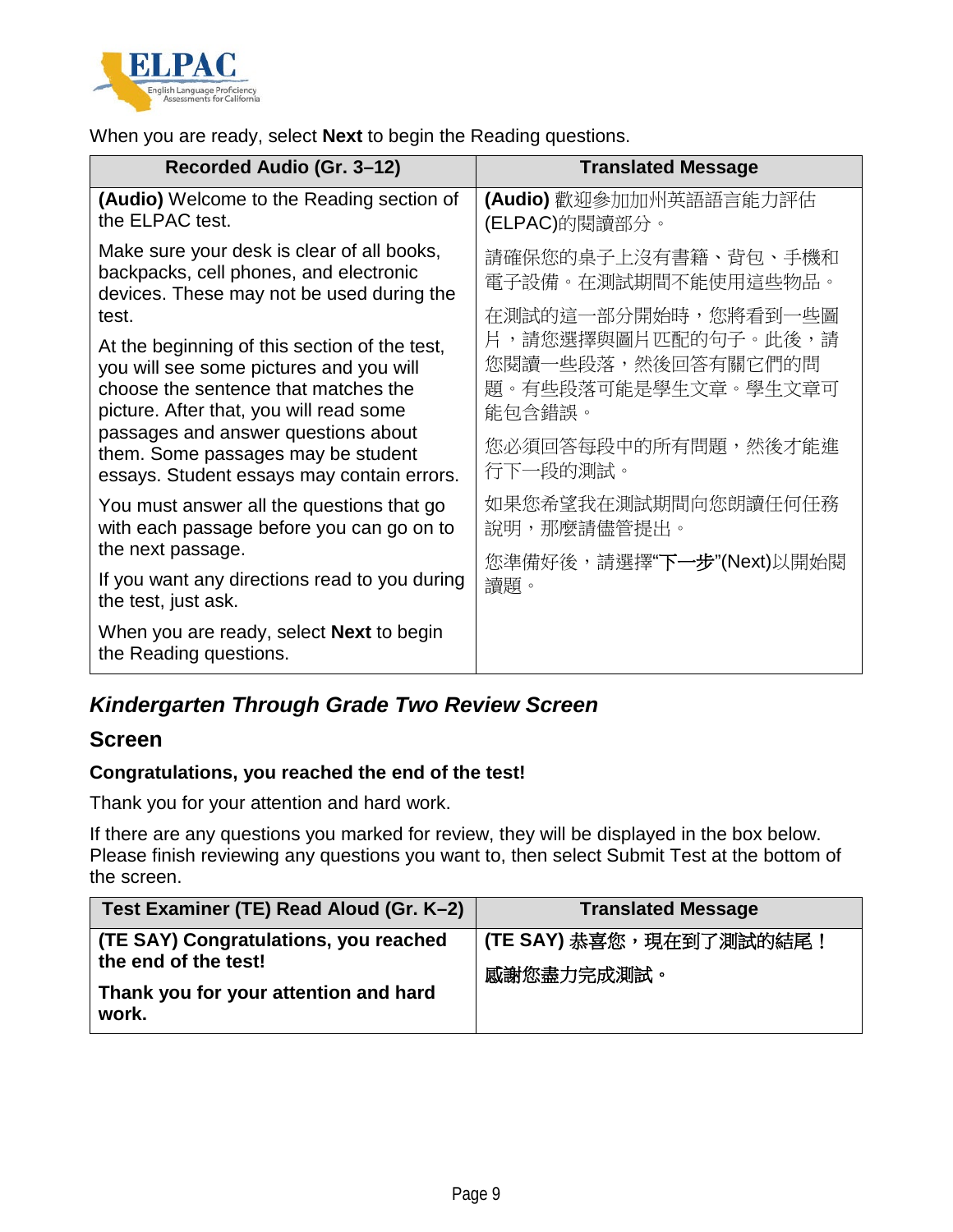

## *Grades Three Through Twelve Review Screen*

### **Screen**

#### **Congratulations, you reached the end of the test!**

Thank you for your attention and hard work.

If there are any questions you marked for review, they will be displayed in the box below. Please finish reviewing any questions you want to, then select Submit Test at the bottom of the screen.

| Recorded Audio (Gr. 3-12)               | <b>Translated Message</b>                                                           |
|-----------------------------------------|-------------------------------------------------------------------------------------|
| N/A (No recorded audio for this screen) | (Screen text) 恭喜您,現在到了測試的結<br>尾!                                                    |
|                                         | 感謝您盡力完成測試。                                                                          |
|                                         | 如果您標記了需要檢查的任何問題,那麼它<br>們將顯示在下面的框中。請檢查完您想檢查<br>的問題,然後選擇螢幕底部的"提交測<br>試"(Submit Test)。 |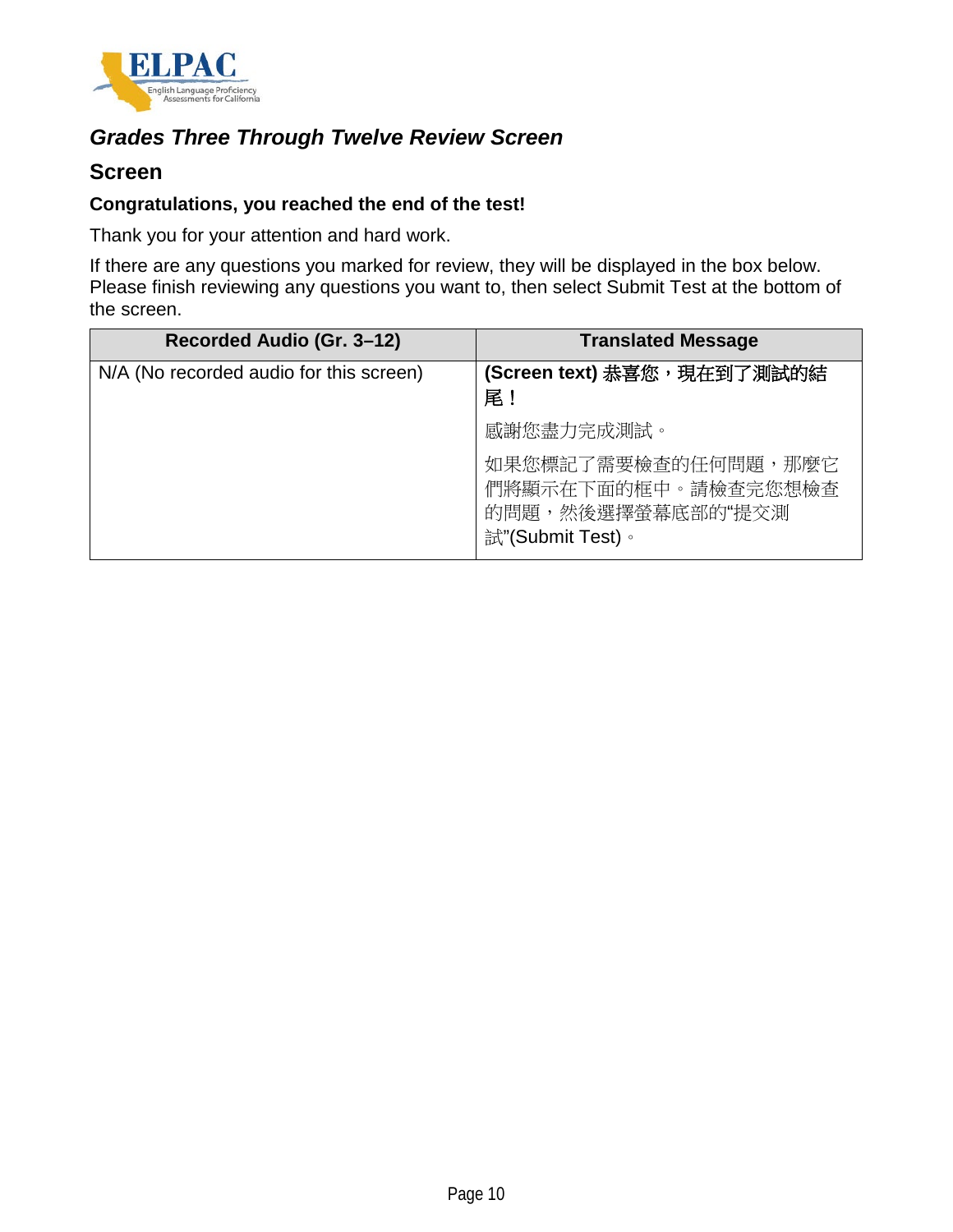

# **Reading—task type directions**

| <b>Task</b>                                 | <b>Grade</b> | <b>Message</b>                                                                                                                                                                                                                                                                                                                                                    | <b>Translated</b><br><b>Message</b>                                                                                                                        |
|---------------------------------------------|--------------|-------------------------------------------------------------------------------------------------------------------------------------------------------------------------------------------------------------------------------------------------------------------------------------------------------------------------------------------------------------------|------------------------------------------------------------------------------------------------------------------------------------------------------------|
| Read-Along Word<br>with Scaffolding         | Kindergarten | We are going to read<br>together.                                                                                                                                                                                                                                                                                                                                 | 我們將一起閱讀。                                                                                                                                                   |
| <b>Read-Along Story</b><br>with Scaffolding | Grades K-1   | We are going to read<br>together.<br>[Prompt language<br>should remain in<br>English]<br>Point to where we<br>should start reading.<br>We will start reading<br>here. Put your finger<br>here. Follow along<br>with your finger as I<br>read.<br>[Prompt language<br>should remain in<br>English]<br>Now I will read the<br>story to you. Listen<br>while I read. | 我們將一起閱讀。<br>【提示語言應保留為<br>英文】<br>請指向我們應開始閱<br>讀的地方。<br>我們將從這裡開始閱<br>讀。請把手指放在這<br>裡。請您隨著我的朗<br>讀移動您的手指。<br>【提示語言應保留為<br>英文】<br>現在我將向您朗讀故<br>事。請在我朗讀時留<br>心聽。 |
| Read-Along<br>Information                   | Grades K-1   | Now we are going to<br>read together. Listen<br>while I read.                                                                                                                                                                                                                                                                                                     | 現在我們將一起閱<br>讀。請在我朗讀時留<br>心聽。                                                                                                                               |
| Read and Choose a<br>Word                   | Grade 1      | Look at the picture.<br>Point to the word<br>that matches the<br>picture.                                                                                                                                                                                                                                                                                         | 請看圖片。請指向與<br>圖片匹配的詞語。                                                                                                                                      |
| Read and Choose a<br>Word                   | Grade 2      | Look at the picture.<br>Choose the word<br>that matches the<br>picture.                                                                                                                                                                                                                                                                                           | 請看圖片。請選擇與<br>圖片匹配的詞語。                                                                                                                                      |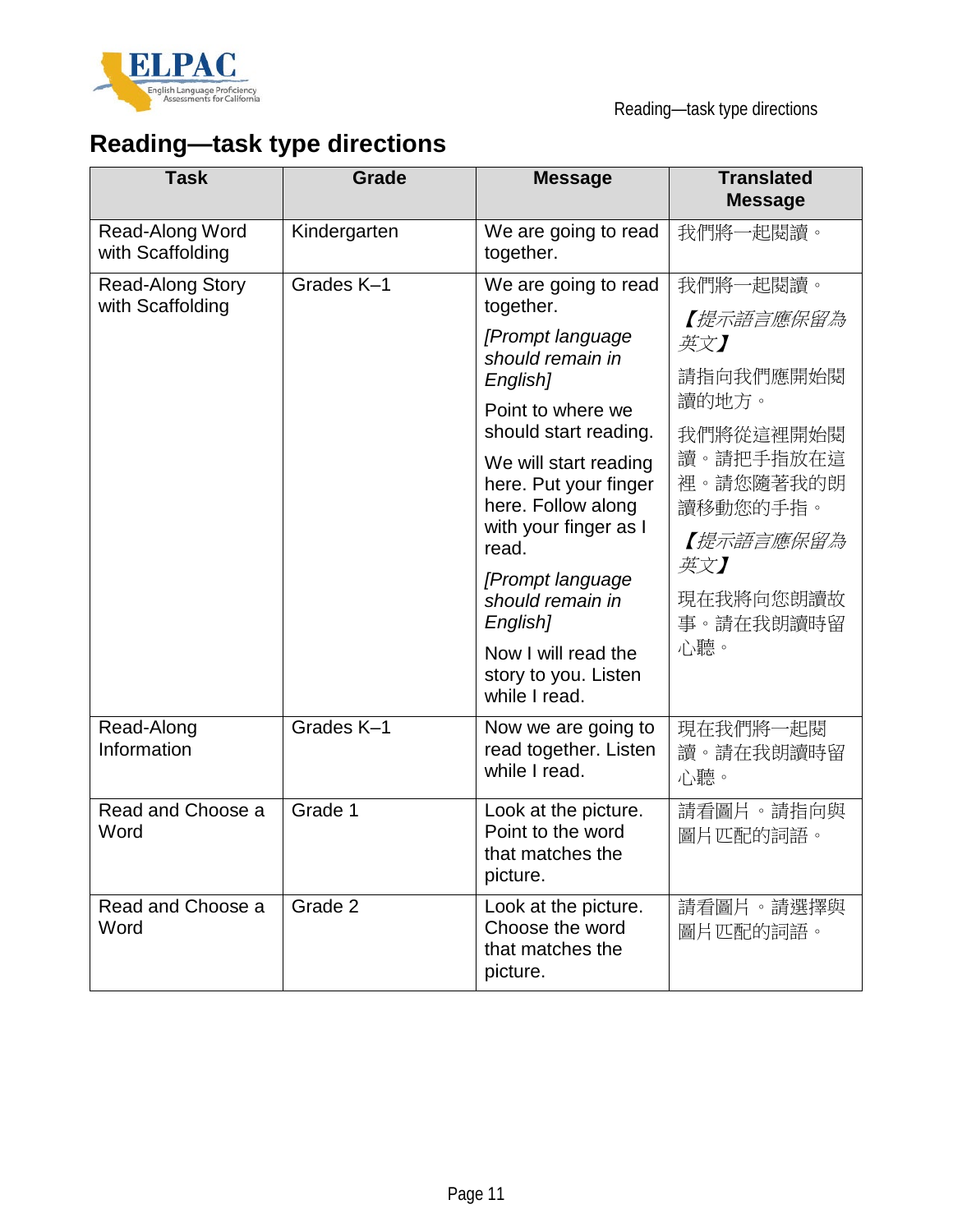

# Reading—task type directions (*continuation one*)

| <b>Task</b>                              | <b>Grade</b> | <b>Message</b>                                                                                                          | <b>Translated</b><br><b>Message</b>             |
|------------------------------------------|--------------|-------------------------------------------------------------------------------------------------------------------------|-------------------------------------------------|
| Read and Choose a<br>Sentence            | Grade 1      | Look at the picture.<br>Point to the sentence<br>that matches the<br>picture.                                           | 請看圖片。請指向與<br>圖片匹配的句子。                           |
| Read and Choose a<br>Sentence            | Grades 2-12  | Look at the picture.<br>Choose the<br>sentence that<br>matches the picture.                                             | 請看圖片。請選擇與<br>圖片匹配的句子。                           |
| Read a Short<br>Informational<br>Passage | Grade 1      | Now you are going<br>to read a text on<br>your own. I will ask<br>you some questions<br>about what you have<br>read.    | 現在,請您自己閱讀<br>文本。我將向您提出<br>關於您所閱讀內容的<br>一些問題。    |
| Read a Short<br>Informational<br>Passage | Grades 2-12  | Read the text, then<br>answer the<br>questions.                                                                         | 請閱讀文本,然後回<br>答問題。                               |
| Read a Student<br>Essay                  | Grades 3-12  | A student has written<br>an essay. The essay<br>may include errors.<br>Read the essay,<br>then answer the<br>questions. | 一名學生寫了一篇文<br>章。這篇文章可能包<br>含錯誤。請閱讀文<br>章,然後回答問題。 |
| Read a Literary<br>Passage               | Grade 1      | Now you are going<br>to read a story on<br>your own. Then you<br>will answer<br>questions about<br>what you have read.  | 現在,請您自己閱讀<br>故事。然後,請您回<br>答關於您所閱讀內容<br>的一些問題。   |
| Read a Literary<br>Passage               | Grades 2-12  | Read the story, then<br>answer the<br>questions.                                                                        | 請閱讀故事,然後回<br>答問題。                               |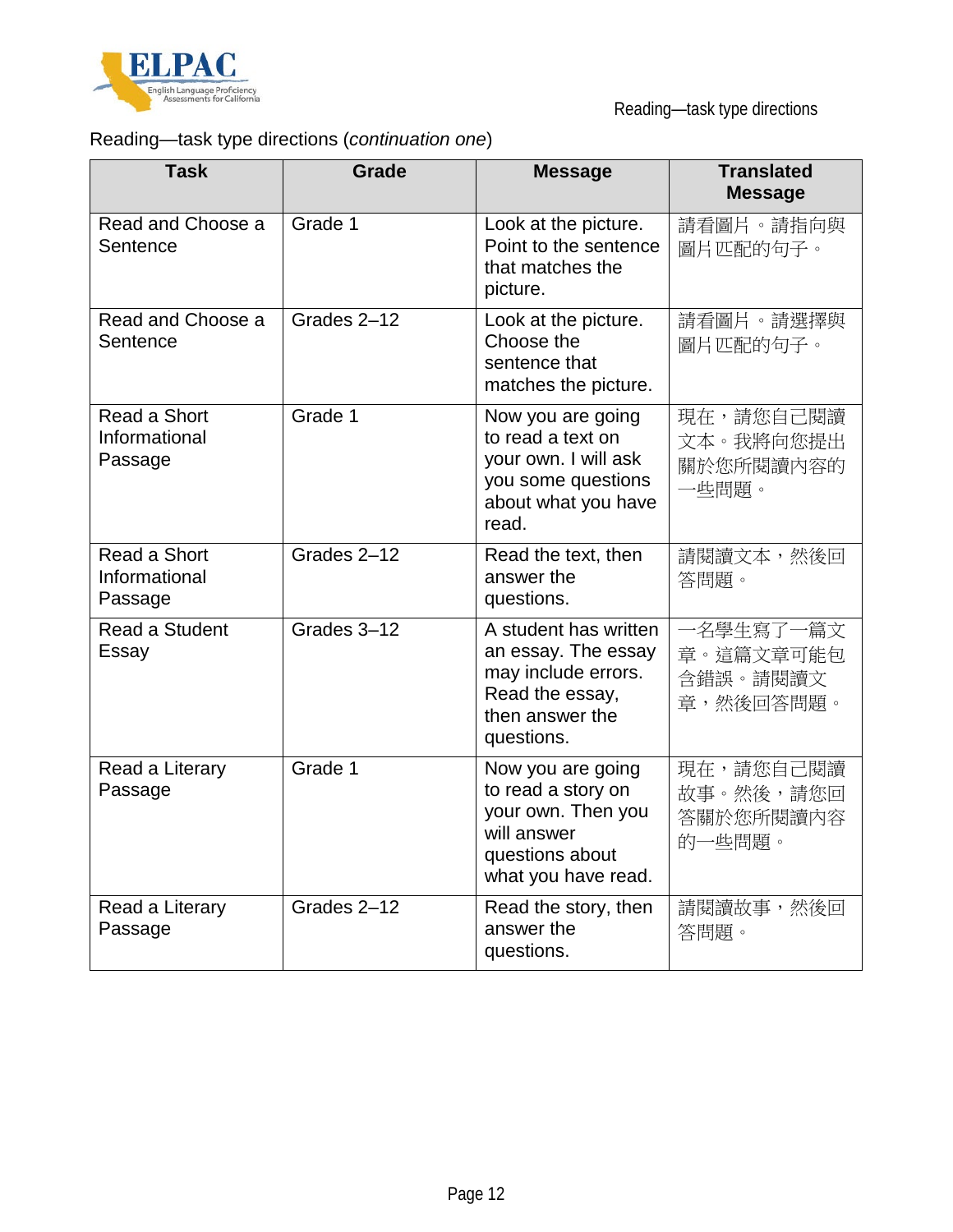

Reading—task type directions

Reading—task type directions (*continuation two*)

| <b>Task</b>                         | Grade       | <b>Message</b>                                                                                                     | <b>Translated</b><br><b>Message</b>            |
|-------------------------------------|-------------|--------------------------------------------------------------------------------------------------------------------|------------------------------------------------|
| Read an<br>Informational<br>Passage | Grade 1     | Now you will read a<br>text on your own.<br>Then you will answer<br>some questions<br>about what you have<br>read. | 現在,請您自己閱讀<br>文本。然後,請您回<br>答關於您已閱讀的內<br>容的一些問題。 |
| Read an<br>Informational<br>Passage | Grades 2-12 | Read the text, then<br>answer the<br>questions.                                                                    | 請閱讀文本,然後回<br>答問題。                              |

# **Writing—Domain-level Directions**

## *Kindergarten Through Grade Two*

### **Screen**

(No screen—all on paper)

| Test Examiner (TE) Read Aloud (Gr. K-2)                                                                                                          | <b>Translated Message</b>                                              |
|--------------------------------------------------------------------------------------------------------------------------------------------------|------------------------------------------------------------------------|
| (TE SAY) Today, you will take the ELPAC<br>Writing test. If you are unsure of how to<br>respond to a question, just respond the<br>best you can. | (TE SAY)今天,您將參加加州英語語言能力<br>評估(ELPAC)寫作測試。如果您不確定如何<br>回答某問題,那麼請盡最大努力回答。 |
| In this part of the test, you will write your<br>answers to some questions on paper.                                                             | 在測試的這一部分,請您在紙上寫下您對一<br>些問題的回答。                                         |
| If you need any questions repeated, just<br>ask.                                                                                                 | 如果您需要再次聽取任何問題,那麼請儘管<br>提出。                                             |
| You will now begin the Writing questions.                                                                                                        | 現在將開始寫作題。                                                              |

## *Grades Three Through Twelve*

### **Screen**

Welcome to the Writing section of the ELPAC test.

Make sure your desk is clear of all books, backpacks, cell phones, and electronic devices. These may not be used during the test.

Each question on the Writing test has a  $\bullet$  PLAY button. You can use the  $\bullet$  PLAY button at any time to hear the questions again.

In this part of the test you will type your responses to questions in the boxes provided.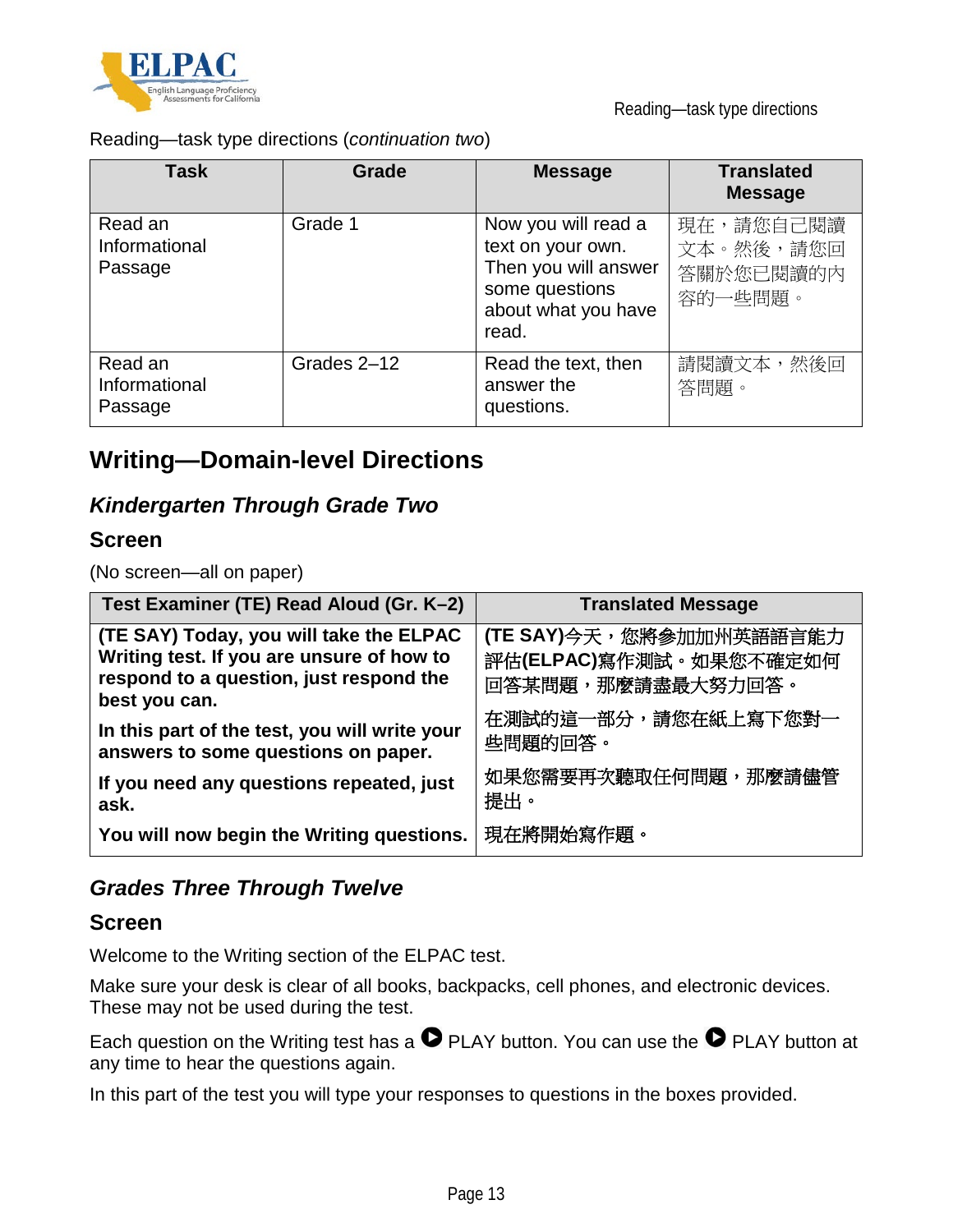

Reading—task type directions

When you are ready, select **Next** to begin the Writing questions. Make sure to answer all questions in English.

| Recorded Audio (Gr. 3-12)                                                                                                         | <b>Translated Message</b>                        |
|-----------------------------------------------------------------------------------------------------------------------------------|--------------------------------------------------|
| (Audio) Welcome to the Writing section of<br>the ELPAC test.                                                                      | (Audio) 歡迎參加加州英語語言能力評估<br>(ELPAC)的寫作部分。          |
| Make sure your desk is clear of all books,<br>backpacks, cell phones, and electronic<br>devices. These may not be used during the | 請確保您的桌子上沒有書籍、背包、手機和<br>電子設備。在測試期間不能使用這些物品。       |
| test.                                                                                                                             | 寫作測試的每個問題都有 ● "播放"(PLAY)按                        |
| Each question on the Writing test has a $\bullet$<br>PLAY button. You can use the $\bullet$ PLAY                                  | 鈕。您可以隨時使用 <sup>●</sup> "播放"(PLAY)按鈕,<br>以再次聽取問題。 |
| button at any time to hear the questions<br>again.                                                                                | 在測試的這一部分,請您在提供的框中輸入<br>您對問題的回答。                  |
| In this part of the test you will type your<br>responses to questions in the boxes<br>provided.                                   | 您準備好後,請選擇"下一步"(Next)以開始寫<br>作題。請務必用英語回答所有問題。     |
| When you are ready, select <b>Next</b> to begin<br>the Writing questions. Make sure to answer<br>all questions in English.        |                                                  |

## *Grades Three Through Twelve Review Screen*

### **Screen**

### **Congratulations, you reached the end of the test!**

Thank you for your attention and hard work.

If there are any questions you marked for review, they will be displayed in the box below. Please finish reviewing any questions you want to, then select Submit Test at the bottom of the screen.

| Recorded Audio (Gr. 3-12)               | <b>Translated Message</b>                                                           |
|-----------------------------------------|-------------------------------------------------------------------------------------|
| N/A (No recorded audio for this screen) | (Screen text) 恭喜您,現在到了測試的結<br>尾!                                                    |
|                                         | 感謝您盡力完成測試。                                                                          |
|                                         | 如果您標記了需要檢查的任何問題,那麼它<br>們將顯示在下面的框中。請檢查完您想檢查<br>的問題,然後選擇螢幕底部的"提交測<br>試"(Submit Test)。 |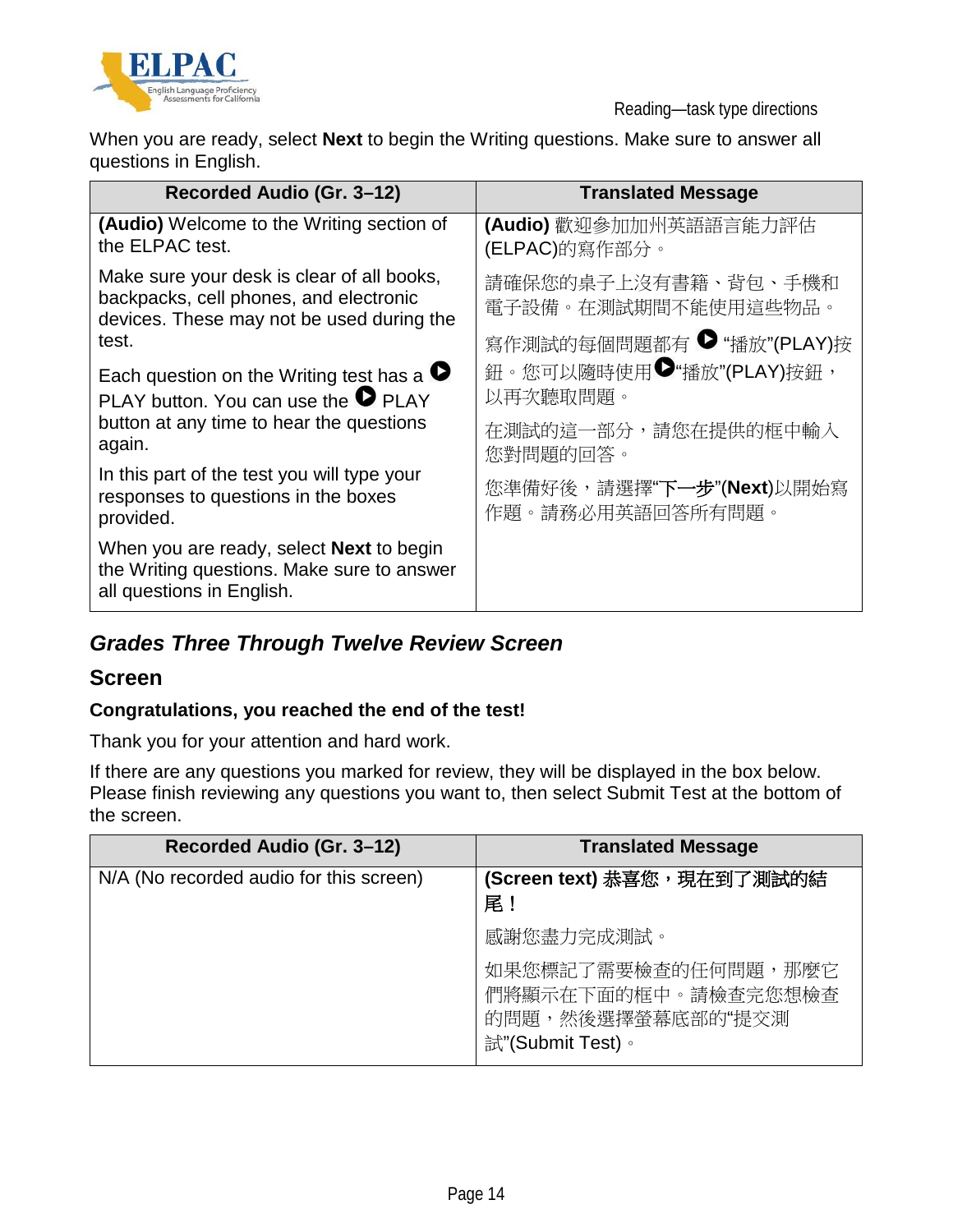

# **Writing—task type directions**

| <b>Task</b>                                       | Grade       | <b>Message</b>                                                                                                                                                                                                                                                                                         | <b>Translated</b><br><b>Message</b>                                                          |
|---------------------------------------------------|-------------|--------------------------------------------------------------------------------------------------------------------------------------------------------------------------------------------------------------------------------------------------------------------------------------------------------|----------------------------------------------------------------------------------------------|
| Label a Picture-<br>Word, with<br>Scaffolding     | Grades K-1  | Now we are going to<br>write some letters<br>and words together.                                                                                                                                                                                                                                       | 現在,我們將一起寫<br>一些字母和詞語。                                                                        |
| Write a Story<br>Together with<br>Scaffolding     | Grades K-2  | We are going to<br>write a story<br>together.                                                                                                                                                                                                                                                          | 我們將一起寫故事。                                                                                    |
| Write an<br><b>Informational Text</b><br>Together | Grades 1-2  | Now I am going to<br>tell you some<br>information. Listen<br>carefully. Then we<br>will write about what<br>we have learned.                                                                                                                                                                           | 現在我將告訴您一些<br>資訊。請認真聽。然<br>後,我們將寫下我們<br>瞭解到的內容。                                               |
| Describe a Picture                                | Grade 1     | In this part of the<br>test, you will write a<br>sentence on your<br>own.                                                                                                                                                                                                                              | 在測試的這一部分<br>中,請您自己寫句<br>子。                                                                   |
| Describe a Picture                                | Grade 2     | Write about what is<br>happening in the<br>picture.                                                                                                                                                                                                                                                    | 寫一寫圖片中正在發<br>生什麼事情。                                                                          |
| Describe a Picture                                | Grades 3-12 | Imagine that you and<br>a partner are going<br>to describe a picture.<br>Your partner has<br>started writing a<br>paragraph about the<br>picture. The<br>paragraph may<br>contain errors. Read<br>your partner's<br>paragraph and then<br>follow the directions<br>for answering the<br>two questions. | 假設您和夥伴要描述<br>一幅圖片。您的夥伴<br>已開始寫關於圖片的<br>段落。這個段落可能<br>包含錯誤。請閱讀您<br>夥伴的段落,然後按<br>照說明回答兩個問<br>題。 |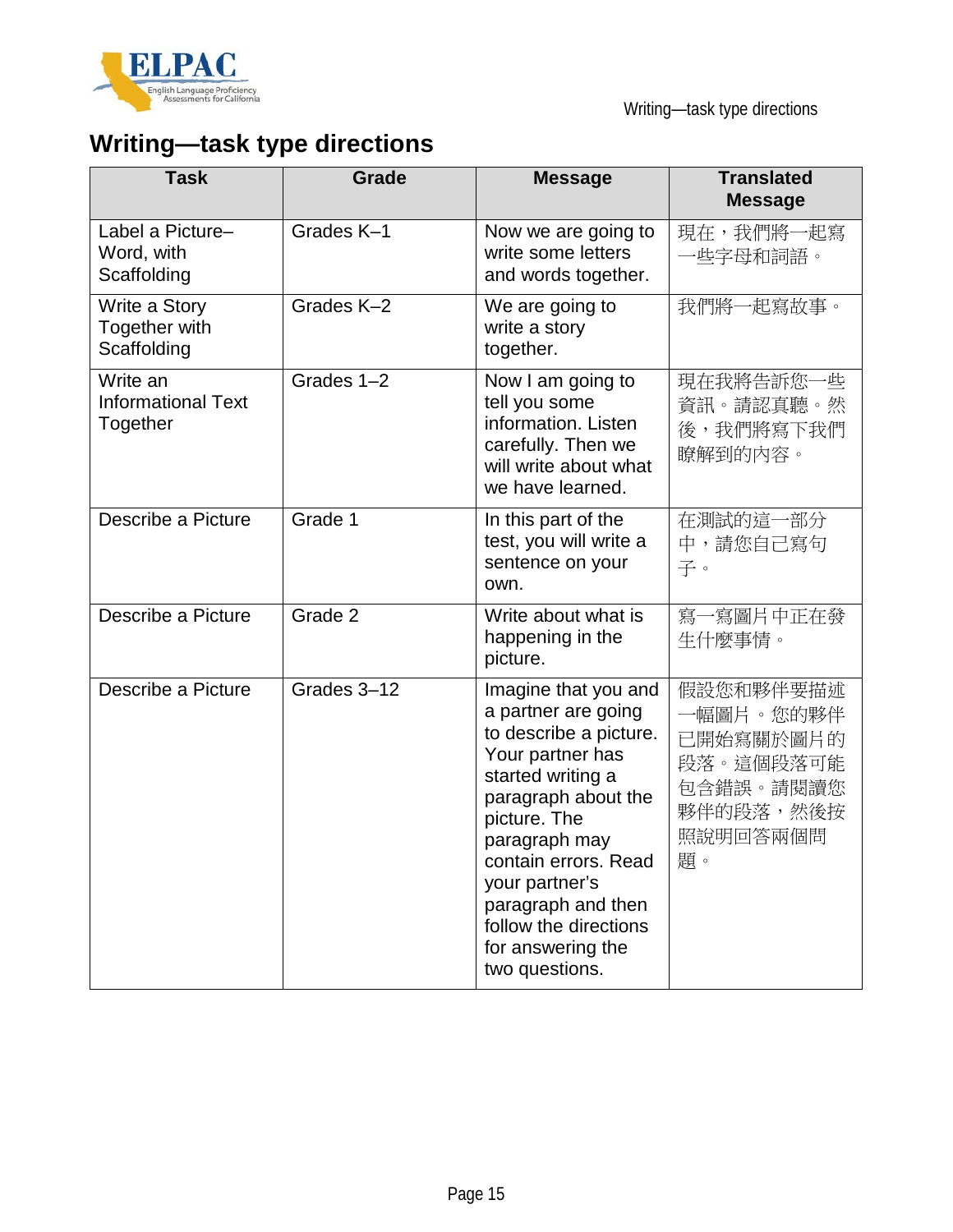

# Writing—task type directions (*continuation one*)

| Grade 1<br>Write About an<br>You are going to<br>write in English<br>Experience<br>在您身上的事情。<br>about something that                                                                                                                   | <b>Task</b> | Grade | <b>Message</b>   | <b>Translated</b><br><b>Message</b>                                          |
|---------------------------------------------------------------------------------------------------------------------------------------------------------------------------------------------------------------------------------------|-------------|-------|------------------|------------------------------------------------------------------------------|
| $\chi$ )<br>[Prompt should<br>remain in English]<br>$\bullet$<br>You should write<br>at least one<br>$\bullet$<br>complete<br>sentence.<br>Use descriptions,<br>٠<br>details, and<br>examples to<br>make your writing<br>interesting. |             |       | happened to you. | 請您用英語寫下發生<br>【提示應保留為英<br>您應寫出至少一<br>個完整的句子。<br>請使用描述、細<br>節和示例,以寫<br>出有趣的内容。 |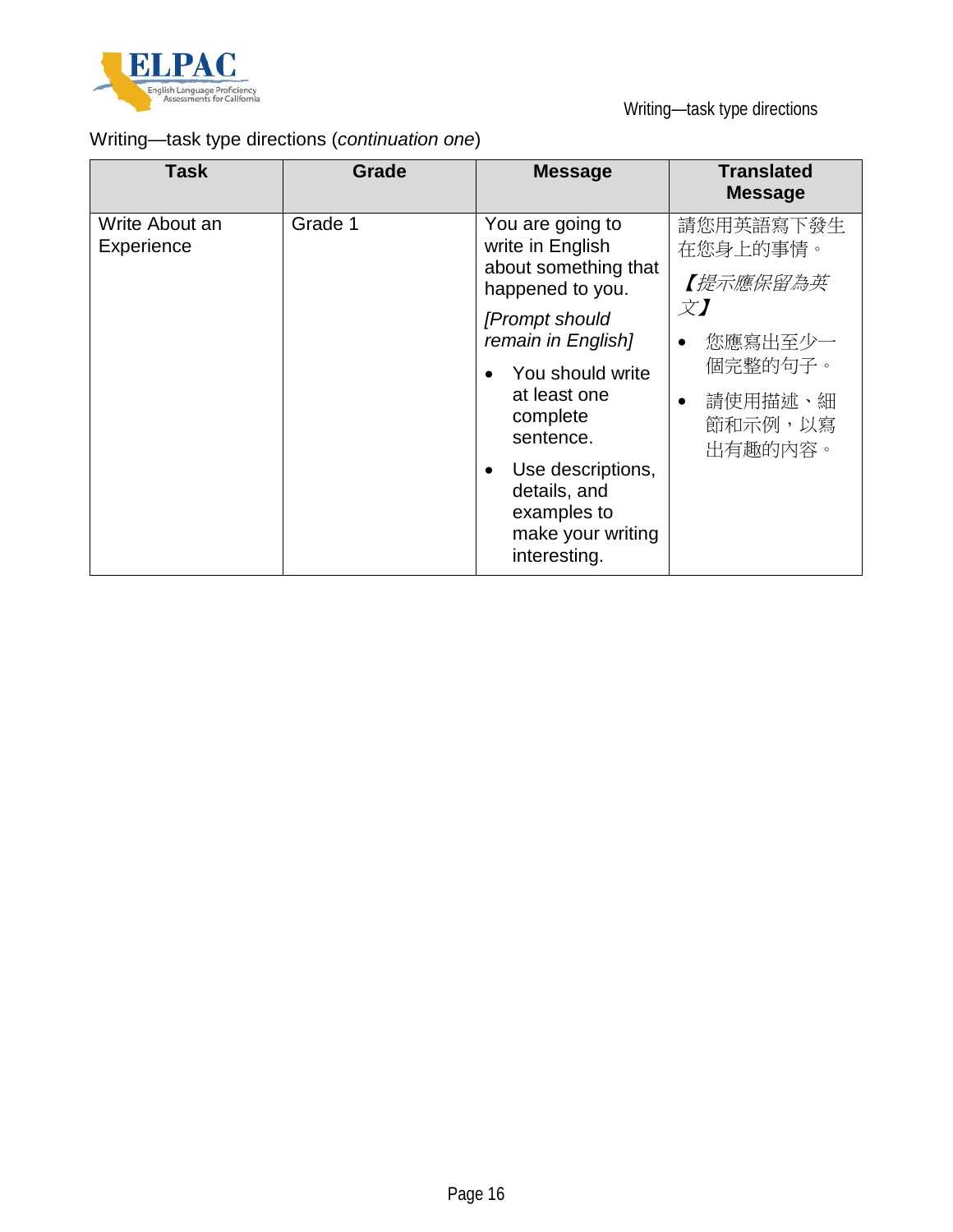

# Writing—task type directions (*continuation two*)

| <b>Task</b>                  | Grade   | <b>Message</b>                                                                                                  | <b>Translated</b><br><b>Message</b>                   |
|------------------------------|---------|-----------------------------------------------------------------------------------------------------------------|-------------------------------------------------------|
| Write About an<br>Experience | Grade 2 | You are going to<br>write a paragraph in<br>English about your<br>personal experience.                          | 請您用英語寫出關於<br>您個人經歷的段落。<br>【提示應保留為英                    |
|                              |         | [Prompt should<br>remain in English]                                                                            | $\overrightarrow{\mathcal{X}}$<br>您的段落應包括             |
|                              |         | Your paragraph<br>$\bullet$<br>should include at                                                                | 至少三個完整的<br>句子。                                        |
|                              |         | least three<br>complete<br>sentences.                                                                           | 請使用描述、細<br>$\bullet$<br>節和示例,以寫<br>出有趣的内容。            |
|                              |         | Use descriptions,<br>$\bullet$<br>details, and<br>examples to<br>make your writing<br>interesting.              | 請檢查您寫作中<br>$\bullet$<br>的語法、大寫字<br>母、標點符號和<br>拼寫是否正確。 |
|                              |         | Check your<br>$\bullet$<br>writing for correct<br>grammar, capital<br>letters,<br>punctuation, and<br>spelling. | 請不要寫在框<br>$\bullet$<br>外。請整潔書<br>寫。                   |
|                              |         | Do not write<br>$\bullet$<br>outside the box.<br>Please write<br>neatly.                                        |                                                       |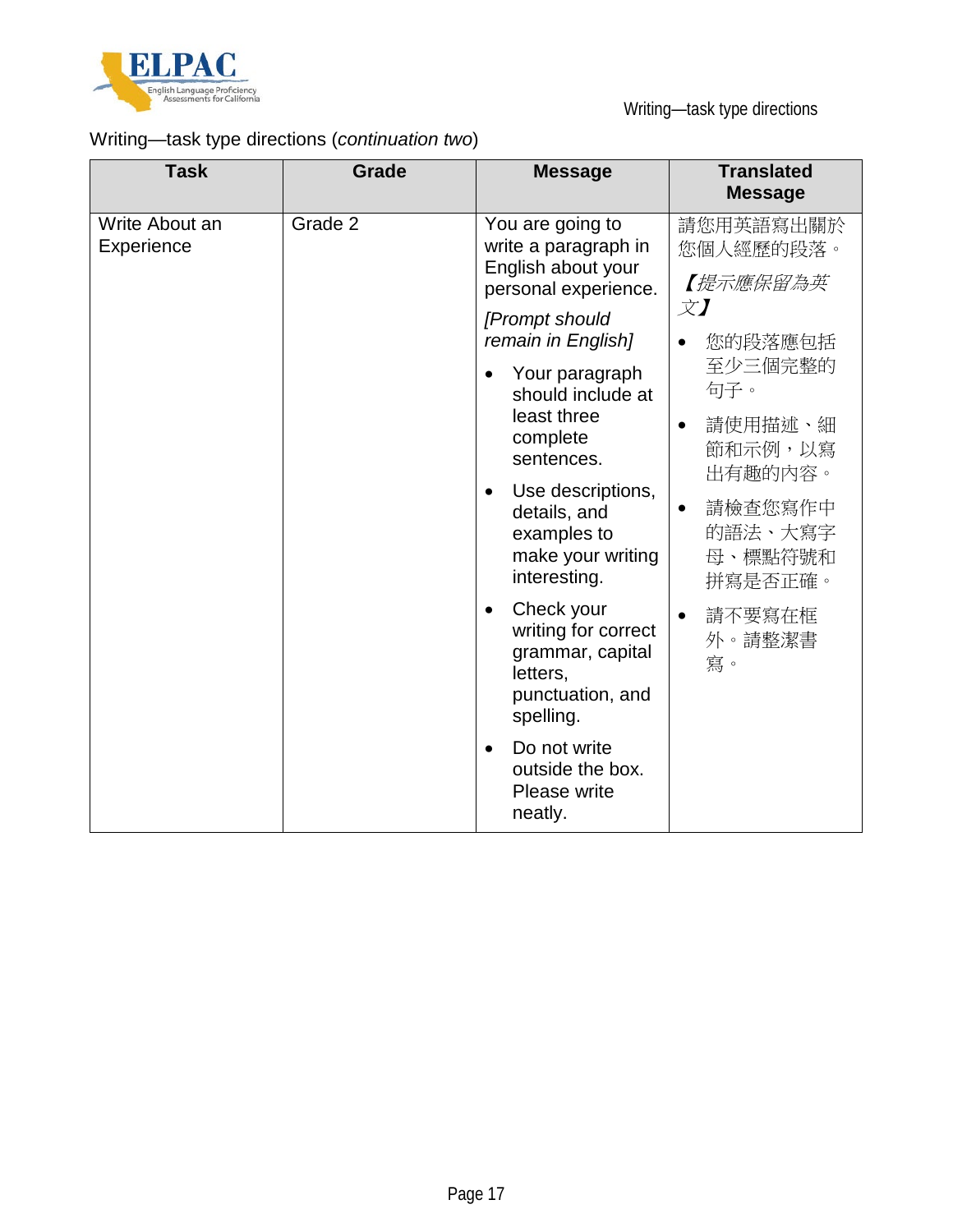

# Writing—task type directions (*continuation three*)

| <b>Task</b>                  | <b>Grade</b> | <b>Message</b>                                                                                                                                                                                                                                   | <b>Translated</b><br><b>Message</b>                                                                                             |
|------------------------------|--------------|--------------------------------------------------------------------------------------------------------------------------------------------------------------------------------------------------------------------------------------------------|---------------------------------------------------------------------------------------------------------------------------------|
| Write About an<br>Experience | Grades 3-12  | In the following box,<br>you are going to<br>write a paragraph in<br>English about your<br>personal experience.                                                                                                                                  | 請您在下面的框中用<br>英語寫出關於您個人<br>經歷的段落。<br>【提示錄音用英文】                                                                                   |
|                              |              | [Recording of prompt<br>is in English]                                                                                                                                                                                                           | 您的段落應包括<br>$\bullet$<br>至少三個完整的                                                                                                 |
|                              |              | Your paragraph<br>should include at<br>least three<br>complete<br>sentences and<br>should have a<br>beginning, a<br>middle, and an<br>end.<br>Use descriptions,<br>$\bullet$<br>details, and<br>examples to<br>make your writing<br>interesting. | 句子,並且應有<br>開頭、中間和結<br>尾。<br>請使用描述、細<br>$\bullet$<br>節和示例,以寫<br>出有趣的内容。<br>請檢查您寫作中<br>$\bullet$<br>的語法、大寫字<br>母、標點符號和<br>拼寫是否正確。 |
|                              |              | Check your<br>$\bullet$<br>writing for correct<br>grammar, capital<br>letters,<br>punctuation, and<br>spelling.                                                                                                                                  |                                                                                                                                 |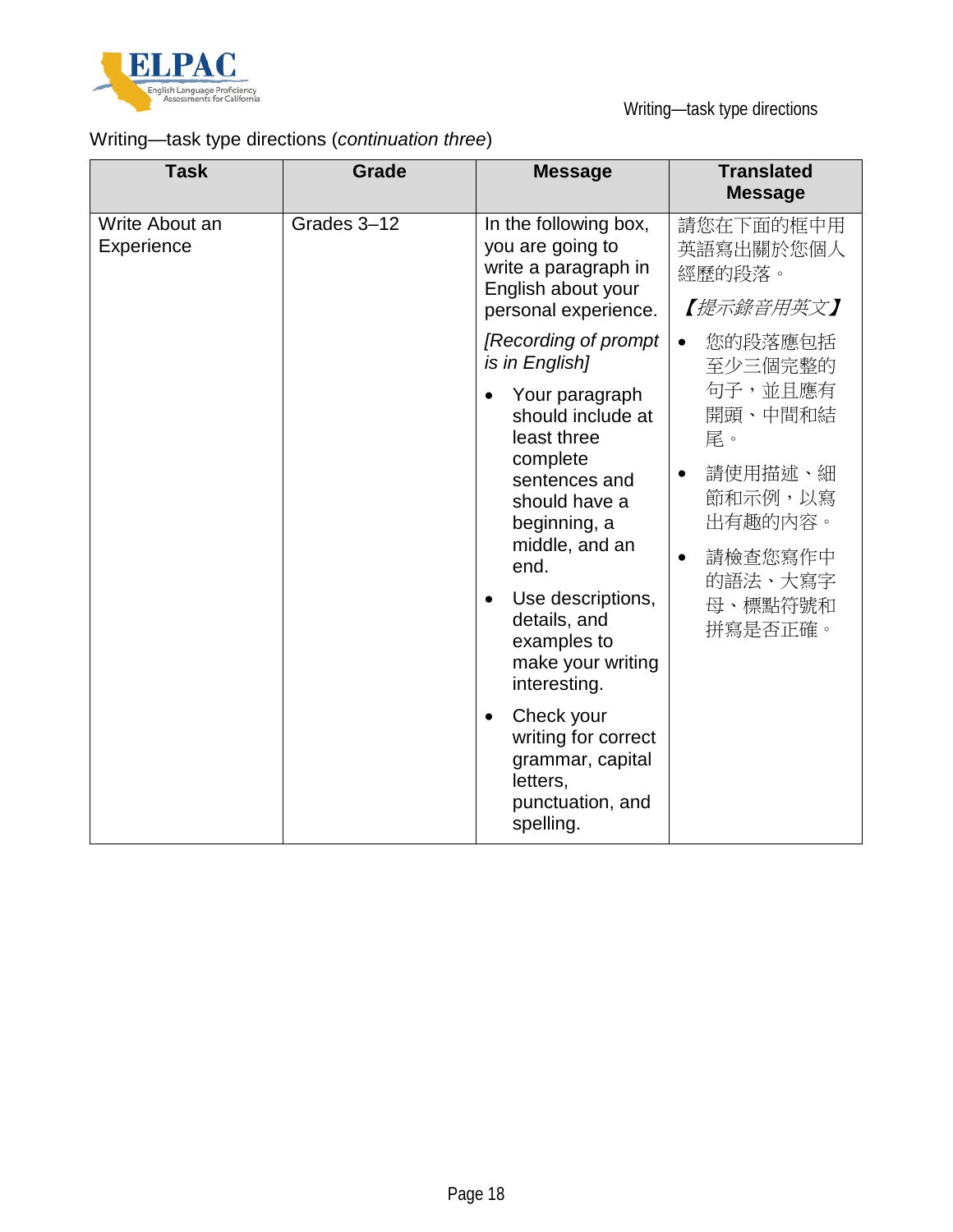

# Writing—task type directions (*continuation four*)

| <b>Task</b>                                   | <b>Grade</b> | <b>Message</b>                                                                                                                                                                                                                                              | <b>Translated</b><br><b>Message</b>                                                          |
|-----------------------------------------------|--------------|-------------------------------------------------------------------------------------------------------------------------------------------------------------------------------------------------------------------------------------------------------------|----------------------------------------------------------------------------------------------|
| <b>Write About</b><br>Academic<br>Information | Grades 3-5   | Imagine that you are<br>writing a description<br>with a classmate.<br>Your classmate filled<br>in information in a<br>graphic organizer.<br>Read the details in<br>the graphic<br>organizer. Then use<br>the information to<br>answer the two<br>questions. | 假設您正在和同學一<br>起寫一篇描述文。您<br>的同學在圖形組織器<br>中填寫了資訊。請閱<br>讀圖形組織器中的詳<br>細資訊。然後使用這<br>些資訊回答兩個問<br>題。 |
| <b>Write About</b><br>Academic<br>Information | Grades 6-12  | Imagine that you are<br>working on a group<br>project. Some<br>members of your<br>group have created<br>a graphic organizer.<br>Use the information<br>in the graphic<br>organizer to answer<br>the two questions.                                          | 假設您正在開展一個<br>小組專案。您組中的<br>某些成員已創建圖形<br>組織器。請使用圖形<br>組織器中的資訊來回<br>答兩個問題。                      |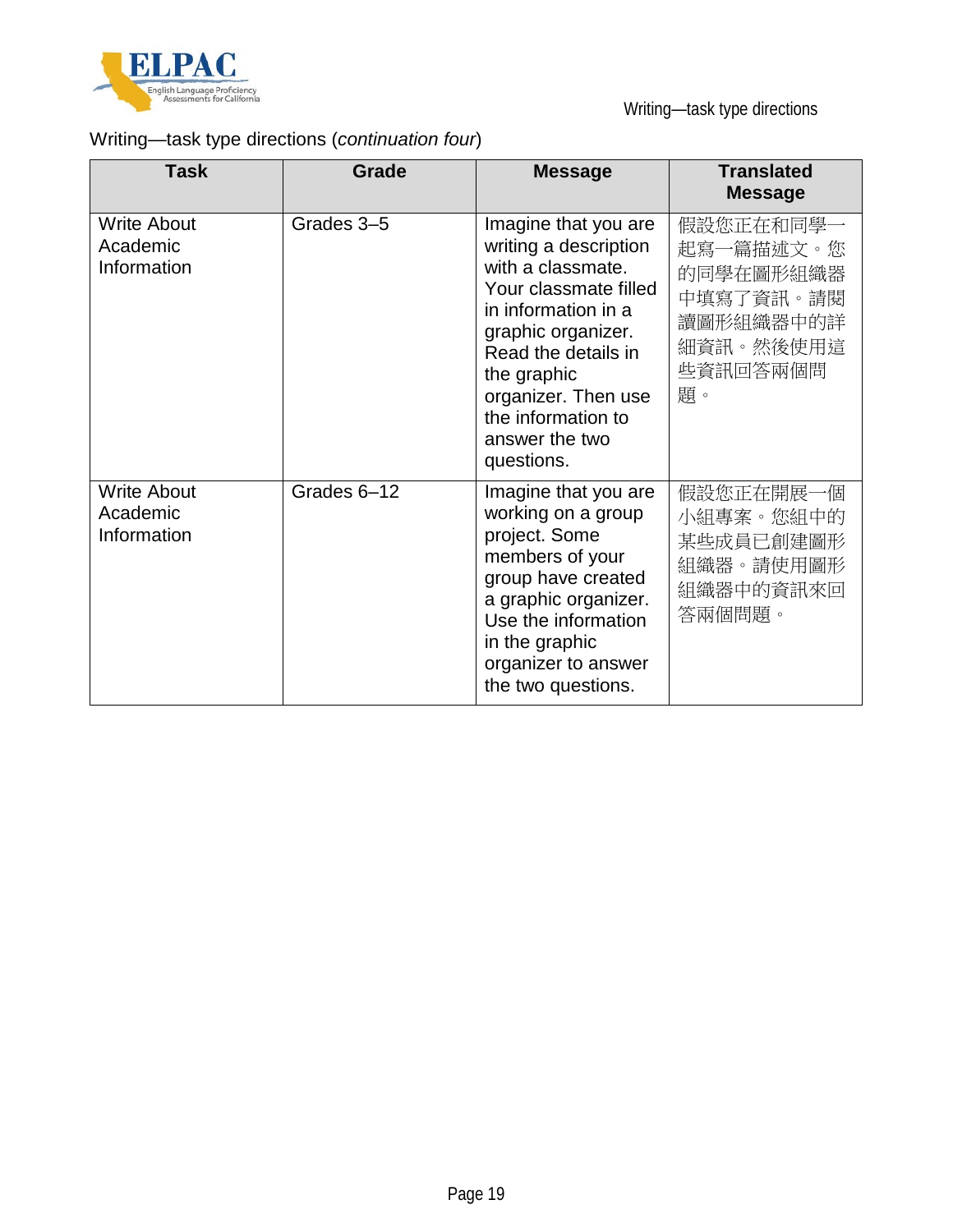

# Writing—task type directions (*continuation five*)

| <b>Task</b>        | <b>Grade</b> | <b>Message</b>                                                                                                          | <b>Translated</b><br><b>Message</b>                   |
|--------------------|--------------|-------------------------------------------------------------------------------------------------------------------------|-------------------------------------------------------|
| Justify an Opinion | Grades 3-5   | In the following box,<br>you are going to<br>write at least one<br>paragraph in English<br>about an important<br>issue. | 請您在下面的框中用<br>英語寫出關於某重要<br>問題的至少一個段<br>落。<br>【提示錄音用英文】 |
|                    |              | [Recording of prompt]<br>is in English]                                                                                 | 請在開始寫作之<br>$\bullet$<br>前考慮一下您會                       |
|                    |              | Think about what<br>you will write<br>before you begin<br>writing.                                                      | 寫什麼。<br>請清晰地陳述您<br>$\bullet$<br>的意見,並提出               |
|                    |              | State your<br>opinion clearly<br>and give two or<br>more reasons to<br>support your<br>opinion.                         | 支持您意見的兩<br>個或多個理由。                                    |
|                    |              |                                                                                                                         | 這個段落應包括<br>$\bullet$<br>至少三個完整的<br>句子。                |
|                    |              | The paragraph<br>should include at<br>least three<br>complete<br>sentences.                                             | 請檢查您寫作中<br>$\bullet$<br>的語法、大寫字<br>母、標點符號和<br>拼寫是否正確。 |
|                    |              | Check your<br>writing for correct<br>grammar, capital<br>letters,<br>punctuation, and<br>spelling.                      |                                                       |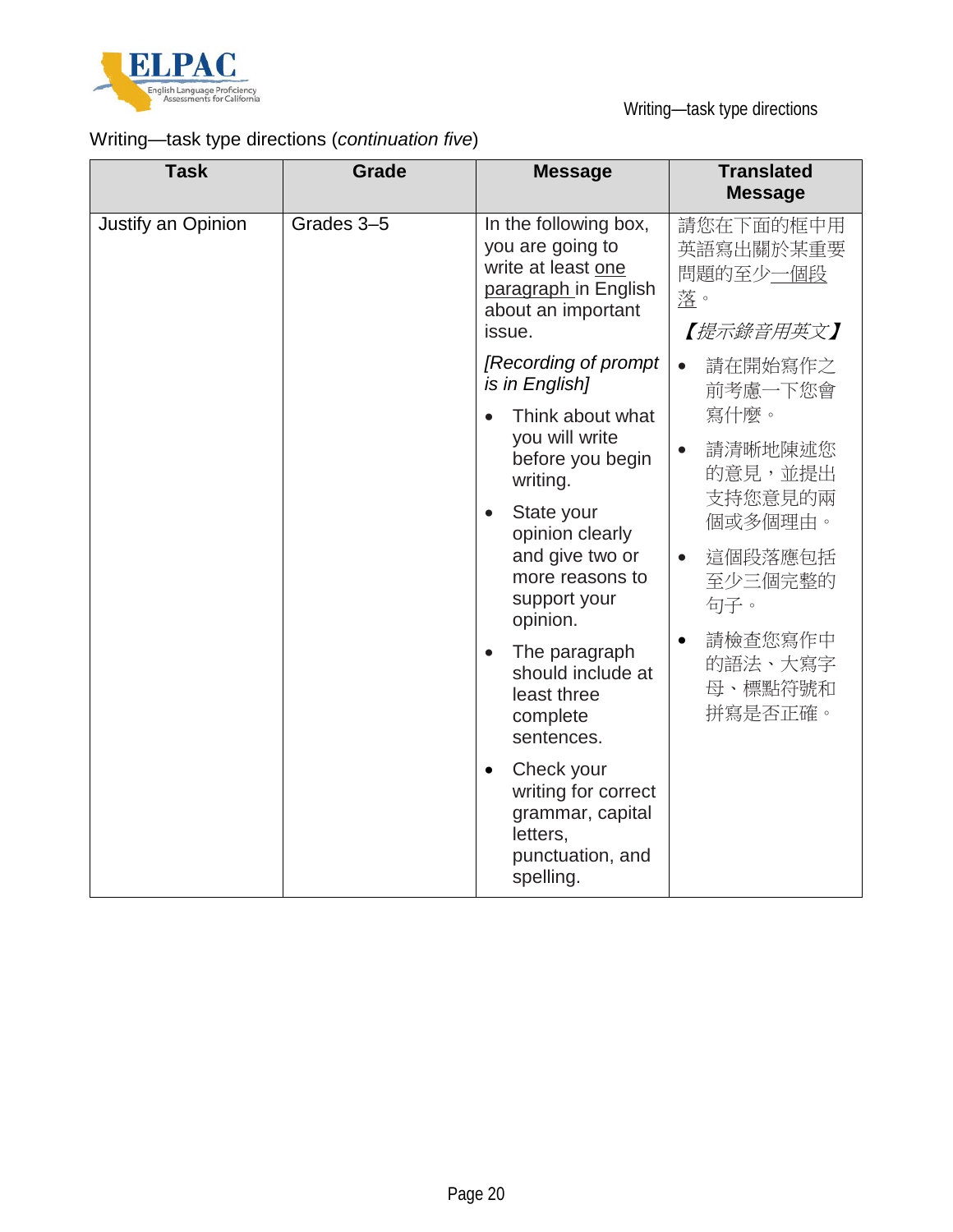

# Writing—task type directions (*continuation six*)

| <b>Task</b>        | <b>Grade</b> | <b>Message</b>                                                                                                           | <b>Translated</b><br><b>Message</b>                   |
|--------------------|--------------|--------------------------------------------------------------------------------------------------------------------------|-------------------------------------------------------|
| Justify an Opinion | Grades 6-12  | In the following box,<br>you are going to<br>write at least two<br>paragraphs in<br>English about an<br>important issue. | 請您在下面的框中用<br>英語寫出關於某重要<br>問題的至少兩個段<br>落。<br>【提示錄音用英文】 |
|                    |              | [Recording of prompt]<br>is in English]                                                                                  | 請在開始寫作之<br>$\bullet$<br>前考慮一下您會                       |
|                    |              | Think about what<br>you will write<br>before you begin<br>writing.                                                       | 寫什麼。<br>請清晰地陳述您<br>$\bullet$<br>的意見,並提出               |
|                    |              | State your<br>opinion clearly<br>and give two or<br>more reasons to<br>support your<br>opinion.                          | 支持您意見的兩<br>個或多個理由。                                    |
|                    |              |                                                                                                                          | 這些段落應包括<br>$\bullet$<br>至少三個完整的<br>句子。                |
|                    |              | The paragraphs<br>should include at<br>least three<br>complete<br>sentences.                                             | 請檢查您寫作中<br>$\bullet$<br>的語法、大寫字<br>母、標點符號和<br>拼寫是否正確。 |
|                    |              | Check your<br>writing for correct<br>grammar, capital<br>letters,<br>punctuation, and<br>spelling.                       |                                                       |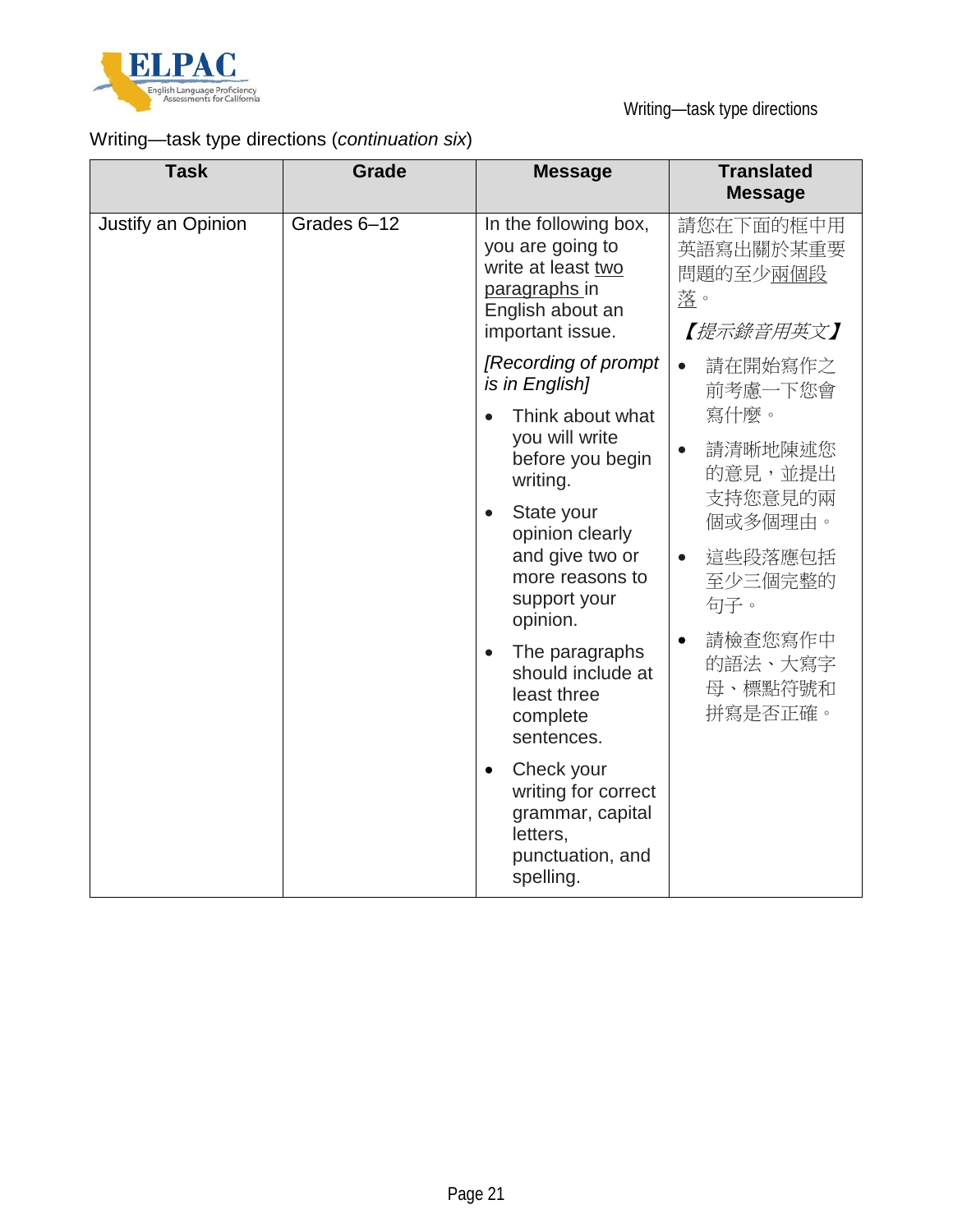

# **Speaking—Domain-level Directions**

# *Kindergarten Through Grade Two*

## **Screen**

Speaking Test

| Spoken by Test Examiner (read aloud<br>from the DFA)                                                                                            | <b>Translated Message</b>                                                                  |  |
|-------------------------------------------------------------------------------------------------------------------------------------------------|--------------------------------------------------------------------------------------------|--|
| Today, you will take the ELPAC test.<br>First, I am going to sign you in.                                                                       | 今天,您將參加加州英語語言能力評估<br>(ELPAC)測試。首先,我將把您登錄到系統                                                |  |
| [Follow login directions, including the<br>recording check and sound and audio<br>check]                                                        | 中。<br>【請遵循登錄說明,包括錄音檢查以及聲音<br>和聲頻檢查】<br>請記住,所有問題均需要用英語回答。如果<br>您希望我重複某問題,那麼您可以提出。我<br>們開始吧。 |  |
| Remember to answer all of the questions<br>in English. If you want me to repeat a<br>question, you can ask me to. Now we are<br>going to begin. |                                                                                            |  |

# *Grades Three Through Twelve*

## **Screen**

Speaking Test

| Spoken by Test Examiner (read aloud<br>from the DFA)                                                                                            | <b>Translated Message</b>                            |
|-------------------------------------------------------------------------------------------------------------------------------------------------|------------------------------------------------------|
| Today you will take the Speaking section<br>of the ELPAC. First, I am going to sign<br>you in.                                                  | 今天,您將參加加州英語語言能力評估<br>(ELPAC)的口語部分。首先,我將把您登錄<br>到系統中。 |
| [Follow login directions, including the<br>recording check and sound and audio<br>check]                                                        | 【請遵循登錄說明,包括錄音檢查以及聲音<br>和聲頻檢查】                        |
| Remember to answer all of the questions<br>in English. If you want me to repeat a<br>question, you can ask me to. Now we are<br>going to begin. | 請記住,所有問題均需要用英語回答。如果<br>您希望我重複某問題,那麼您可以提出。我<br>們開始吧。  |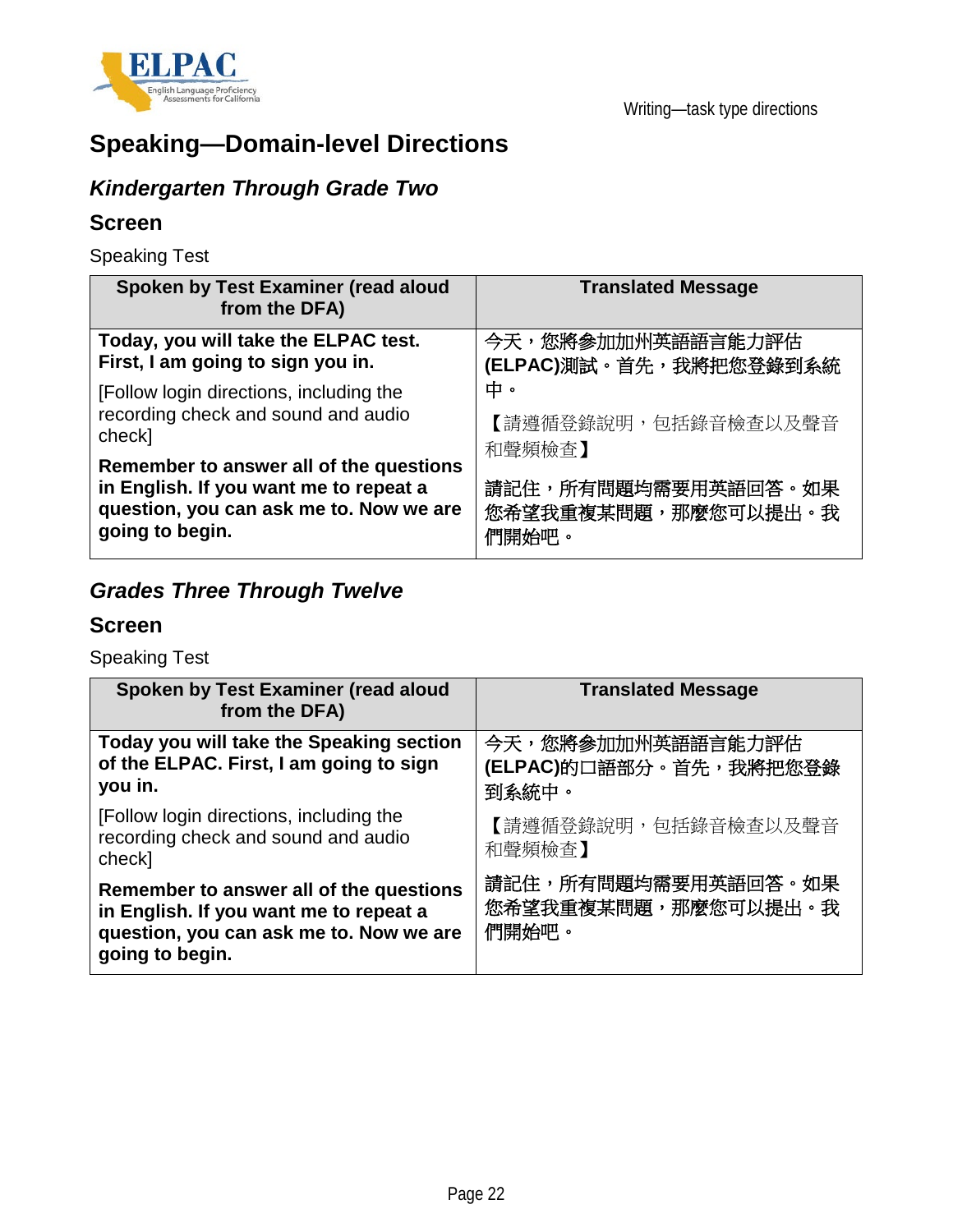

## *Kindergarten Through Grade 12 Review Screen*

### **Screen**

#### **Congratulations, you reached the end of the test!**

Thank you for your attention and hard work.

If there are any questions you marked for review, they will be displayed in the box below. Please finish reviewing any questions you want to, then select Submit Test at the bottom of the screen.

| Spoken by Test Examiner (read aloud<br>from the DFA)                                    | <b>Translated Message</b> |
|-----------------------------------------------------------------------------------------|---------------------------|
| This is the end of the Speaking test.<br>Thank you for your attention and hard<br>work. | 口語考試到此結束。感謝您盡力完成測試。       |

# **Speaking—task type directions**

| <b>Task</b>             | <b>Grade</b> | <b>Message</b>                                                                                                                                                                   | <b>Translated</b><br><b>Message</b>                                  |
|-------------------------|--------------|----------------------------------------------------------------------------------------------------------------------------------------------------------------------------------|----------------------------------------------------------------------|
| Talk About a Scene      | Grades K-12  | Look at the picture. I<br>am going to ask you<br>some questions<br>about it.                                                                                                     | 請看圖片。我將向您<br>提出關於它的一些問<br>題。                                         |
| <b>Speech Functions</b> | Grades 2-5   | I am going to tell you<br>about a situation that<br>could happen to you.<br>Then, tell me what<br>you would say.                                                                 | 我將告訴您可能發生<br>在您身上的某種情<br>況。然後,請告訴我<br>您會說些甚麼。                        |
| <b>Speech Functions</b> | Grades 6-12  | I'm going to tell you<br>about a situation that<br>could happen to you.<br>Then, tell me what<br>you would say. Make<br>sure your answer is<br>appropriate for your<br>audience. | 我將告訴您可能發生<br>在您身上的某種情<br>況。然後,請告訴我<br>您會說些甚麼。請確<br>保您的回答對您的受<br>眾合適。 |
| Support an Opinion      | Grades K-12  | I am going to ask<br>you for your opinion.                                                                                                                                       | 我將詢問您的意見。                                                            |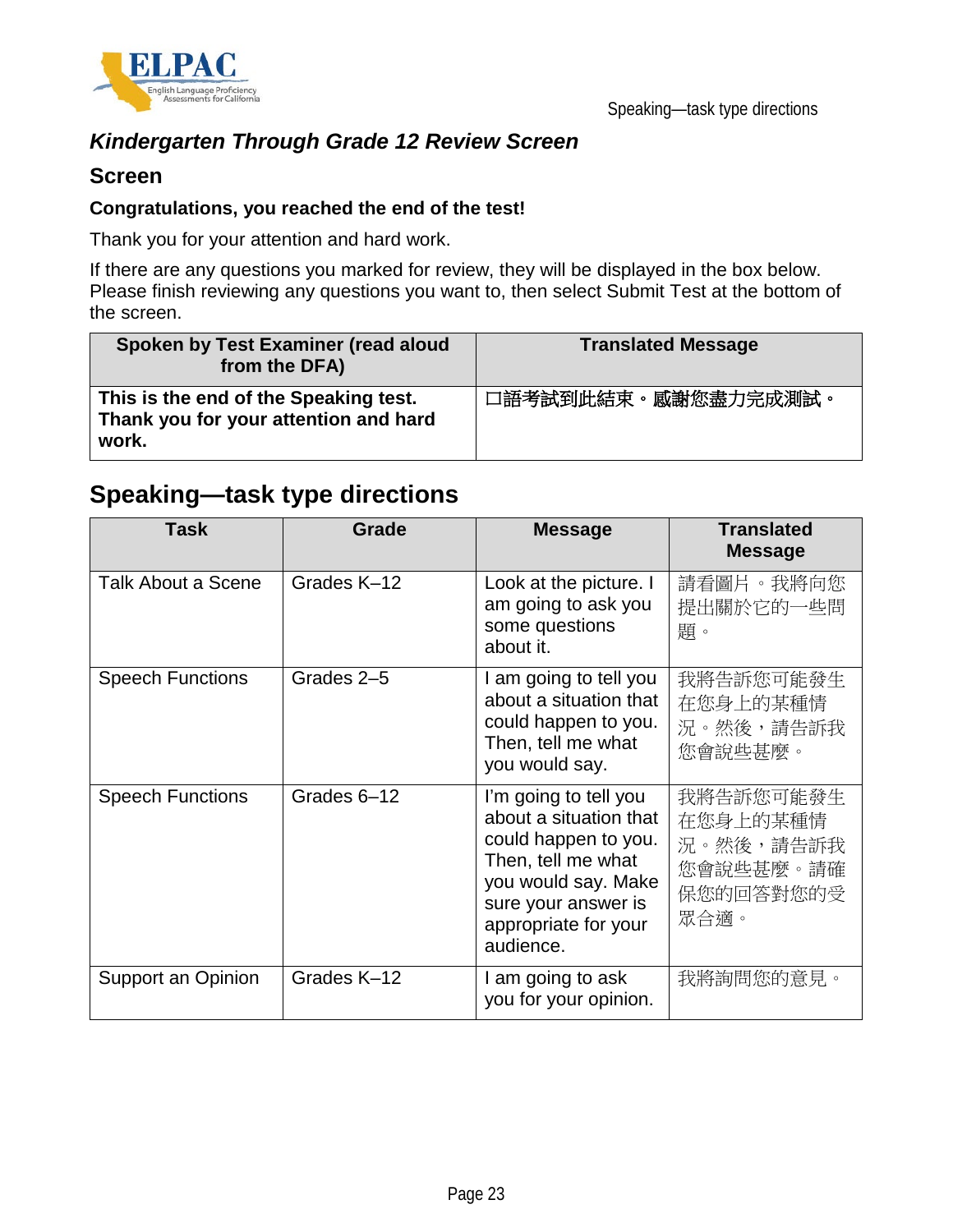

# Speaking—task type directions (*continuation one*)

| <b>Task</b>                               | <b>Grade</b> | <b>Message</b>                                                                                                                                                                                                                                      | <b>Translated</b><br><b>Message</b>                                                                                |
|-------------------------------------------|--------------|-----------------------------------------------------------------------------------------------------------------------------------------------------------------------------------------------------------------------------------------------------|--------------------------------------------------------------------------------------------------------------------|
| <b>Retell a Narrative</b>                 | Grade K-5    | Look at the pictures.                                                                                                                                                                                                                               | 請看圖片。                                                                                                              |
|                                           |              | I am going to tell you<br>a story about the<br>pictures. Listen<br>carefully. You will<br>hear the story only<br>once. When I am<br>finished, you will use<br>the pictures to tell<br>the story back to me.                                         | 我將向您講述關於這<br>些圖片的故事。請認<br>真聽。故事將僅講述<br>一遍。我講完後,請<br>您使用這些圖片向我<br>複述故事。                                             |
| <b>Present and Discuss</b><br>Information | Grades 6-12  | I am going to ask<br>you to talk about a<br>graphic. Look at the<br>graphic.<br>[Prompt should<br>remain in English]<br>Take some time to<br>read the graphic to<br>yourself. Let me<br>know when you are<br>ready for me to ask<br>you a question. | 我將請您談論某個圖<br>形。請看圖形。<br>【提示應保留為英<br>$\overline{\chi}$ $\overline{I}$<br>請花些時間自行查閱<br>圖形。當您準備好回<br>答我的問題時,請告<br>訴我。 |
| Summarize an<br>Academic<br>Presentation  | Grade K-2    | I am going to tell you<br>some information.<br>Listen carefully. You<br>will hear the<br>information only<br>once. When I am<br>finished, you will tell<br>me about the<br>information.                                                             | 我將告訴您一些資<br>訊。請認真聽。資訊<br>將僅講述一遍。我講<br>完後,請您告訴我關<br>於這些資訊的一些資<br>訊。                                                 |